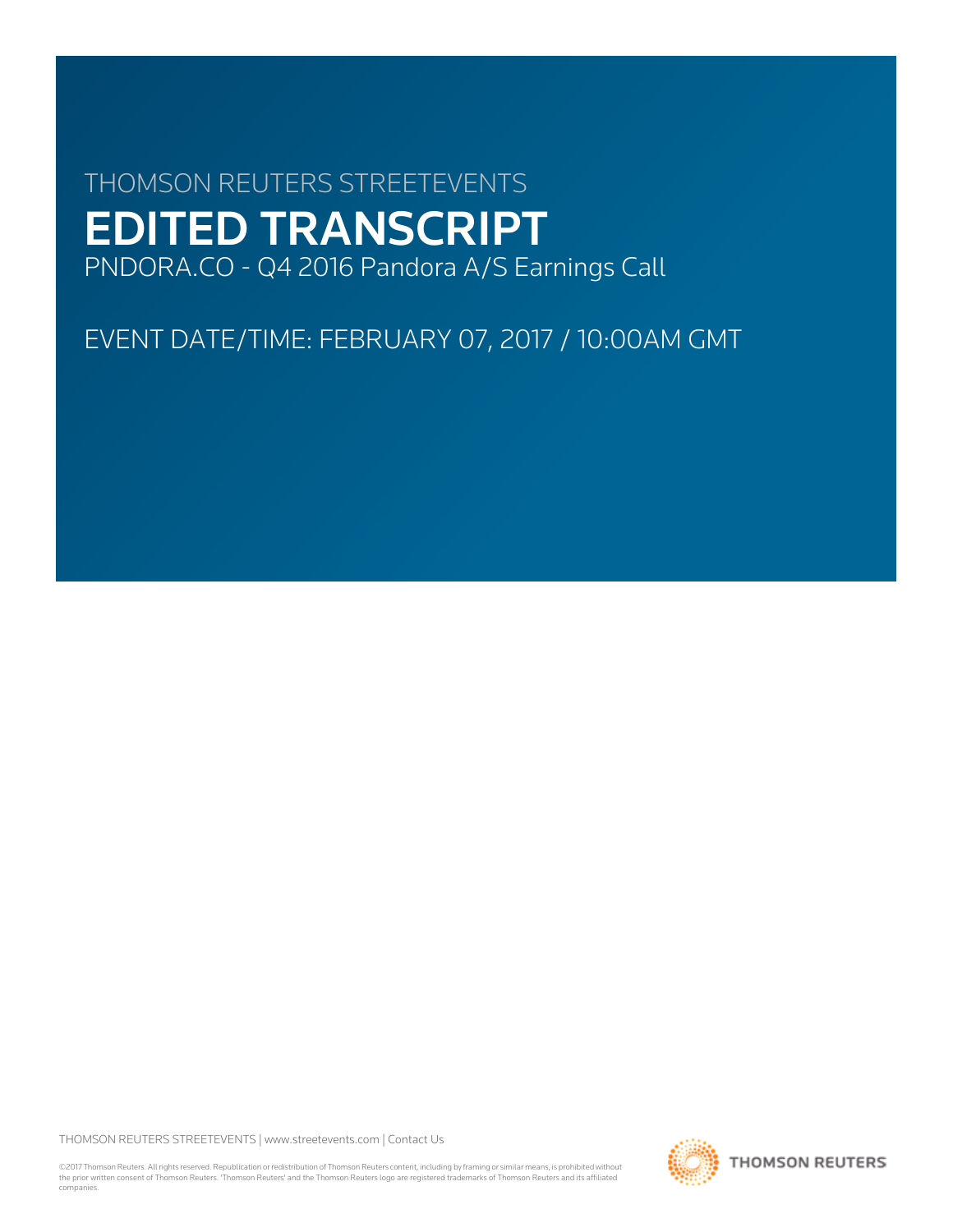# **CORPORATE PARTICIPANTS**

**[Magnus Jensen](#page-1-0)** Pandora A/S - VP, Head of IR **[Anders Colding Friis](#page-1-1)** Pandora A/S - President and CEO **[Peter Vekslund](#page-3-0)** Pandora A/S - EVP and CFO

# **CONFERENCE CALL PARTICIPANTS**

**[Chiara Battistini](#page-6-0)** J.P. Morgan - Analyst **[Elena Mariani](#page-8-0)** Morgan Stanley - Analyst **[Antoine Belge](#page-10-0)** HSBC - Analyst **[Lars Topholm](#page-12-0)** Carnegie - Analyst **[Hans Gregersen](#page-13-0)** Nordea - Analyst **[Kristian Godiksen](#page-14-0)** SEB - Analyst **[Michael Rasmussen](#page-15-0)** ABG - Analyst **[Frans Hoyer](#page-16-0)** Jyske Bank - Analyst **[Klaus Kehl](#page-18-0)** Nykredit Markets - Analyst **[Peter Testa](#page-18-1)** One Investments - Analyst

# **PRESENTATION**

#### **Operator**

<span id="page-1-0"></span>Good day and welcome to the annual-report 2016 conference call. Today's conference is being recorded. At this time, I would like to turn the conference over to Mr. Magnus Jensen. Please go ahead, sir.

# **Magnus Jensen** - Pandora A/S - VP, Head of IR

Thank you. Good day and welcome to PANDORA'S conference call in connection with our full-year 2016 results which we announced earlier today. My name is Magnus Jensen from PANDORA'S Investor Relations team and with me today I have PANDORA'S CEO Anders Colding Friis and CFO Peter Vekslund.

<span id="page-1-1"></span>In accordance with the agenda on slide 2, Anders will present some of the highlights for the year before Peter will walk you through the numbers in more detail primarily focused on the Q4 numbers. Finally Anders will conclude the presentation and then we will be happy to take any questions you may have. Before handing over to Anders, I kindly ask you to pay attention to the disclaimer on page 3. Anders, please.

# **Anders Colding Friis** - Pandora A/S - President and CEO

Good morning everyone. Please turn to slide number 4.

2016 was another great year for PANDORA and we ended the year with a revenue of more than DKK20 billion. Looking back in time, this actually means that we have now more than tripled our revenue since 2012. We increased top line with 21% or 24% in local currency, with the growth split equally between growth in existing store, and expansion of our store network.

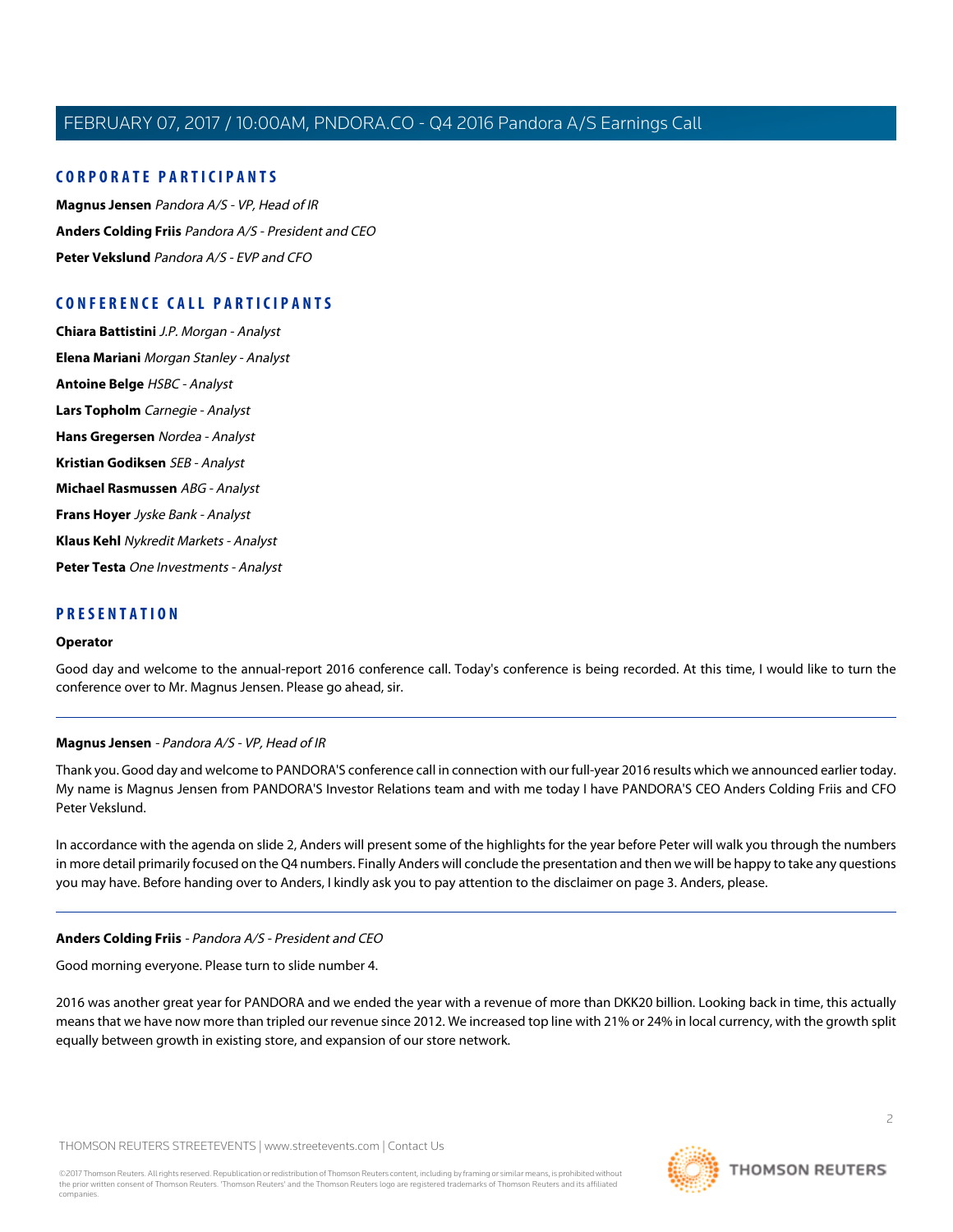In 2016, we surpassed 2,000 concept stores globally as we opened 336 new concept stores during the year. We also closed almost 2,000 multibranded stores to improve the quality of our brand and give our consumers a better shopping experience. We continued to maintain a strong margin and generated EBITDA for the year of DKK7.9 billion corresponding to a margin of 39.1%. This translated into a free cash flow of DKK5.4 billion which once again demonstrated the very cash-generative nature of our business.

Based on the strong cash flow, the Board of Directors has proposed to return DKK36 per share in dividend throughout 2017, and additionally we have to date initiated a new share buyback program for up to DKK1.8 billion. You will note that we almost tripled the total dividend compared to last year where we paid out DKK13. The increase is of course a token of our strong belief in the business, but also the outcome of a thorough assessment based on our shareholders' preferences.

Now please turn to slide number 5. Before turning to our regional performance, I will share a couple of words on our recent development in the United Kingdom. The UK continues to be our second-largest market and generated revenue of DKK2.7 billion in 2016, corresponding to 13% of Group revenue. Growth for the year was negatively impacted by the development in the British pound, but in local currency revenue in the UK increased 25% compared to 2015.

The increase was driven by continued strong performance in our established store base as well as the expansion of the British store network including 33 new concept stores to a total of 228 concept stores. In 2016, we saw the expected normalization of our like-for-like sales growth in the UK, going from 15 quarters in a row with double-digit growth to single-digit like-for-like growth in the third and fourth quarter of 2016.

This is a natural development. However, there is also another reason for the lower like-for-like. To get rid of queues and to improve the consumer experience in our stores, we've opened a number of stores in the proximity of others. This has resulted in limited cannibalization in some areas of the UK. To give an example of the dynamics behind how we operate, let me take a deep dive into our store base in Birmingham.

In 2015, we had 7 concept stores in Birmingham making average sales per store of DKK27 million. With the expansion in 2016, we increased the store base to 11 concept stores which had an average sales per store in 2016 of DKK24 million. Consequently the like-for-like growth was impacted and ended at 2% for 2016 versus 2015. But total revenue in Birmingham increased to 26% compared to 2015.

I believe this example illustrates how we work to improve the consumer experience by reducing queues, while we also increase our top line. We are committed to do what is right for PANDORA and our shareholders and we will continue to do so in the future.

Please turn to slide number 6 where I will now focus on the quarterly numbers for the regions. Revenue for fourth quarter was DKK6.6 billion and increased 16% or 19% in local currency. Growth was driven by continued strong development in EMEA and Asia-Pacific, while the positive development during the quarter in Americas was impacted by the closure of around 700 mainly multibranded stores in North America where we took back inventory, an important initiative to strengthen PANDORA for the future.

Excluding the store closures, all regions generated double-digit top line growth for the quarter. The store closings in North America in the fourth quarter had negative impact on revenue of around DKK350 million of which around DKK200 million was related to products returns. Excluding the impact from the closures, revenue in America increased 15% in local currency. The growth was driven mainly by a positive development in the US led by strong growth in the PANDORA eSTORE as well as the addition of 20 new -- 27 new concept stores in the last 12 months.

Furthermore, timing of shipments between quarters had a positive impact for the quarter compared to last year, the primary reason being a better inventory in our US distribution center which allowed us to ship products faster. The total impact compared to fourth quarter of 2015 is estimated to be around DKK150 million. This will consequently have a reverse effect for the first quarter of 2017.

The like-for-like sales growth in Americas was minus 3% or minus 1% including the eSTOREs and continues to be impacted by a difficult business environment in Brazil and the Caribbean islands. Like-for-like growth in the US including the eSTORE was 2% positive. However, excluding the eSTORE, like-for-like was negative, minus 2%. Following more than 30 quarters of positive like-for-like growth in the physical stores in the US, it was inevitable that we would see negative like-for-like in the US sooner or later, and furthermore as online is becoming an increasingly popular shopping channel, this of course also had an impact. More traffic continues to be weak in the US, but had a limited impact on our stores.

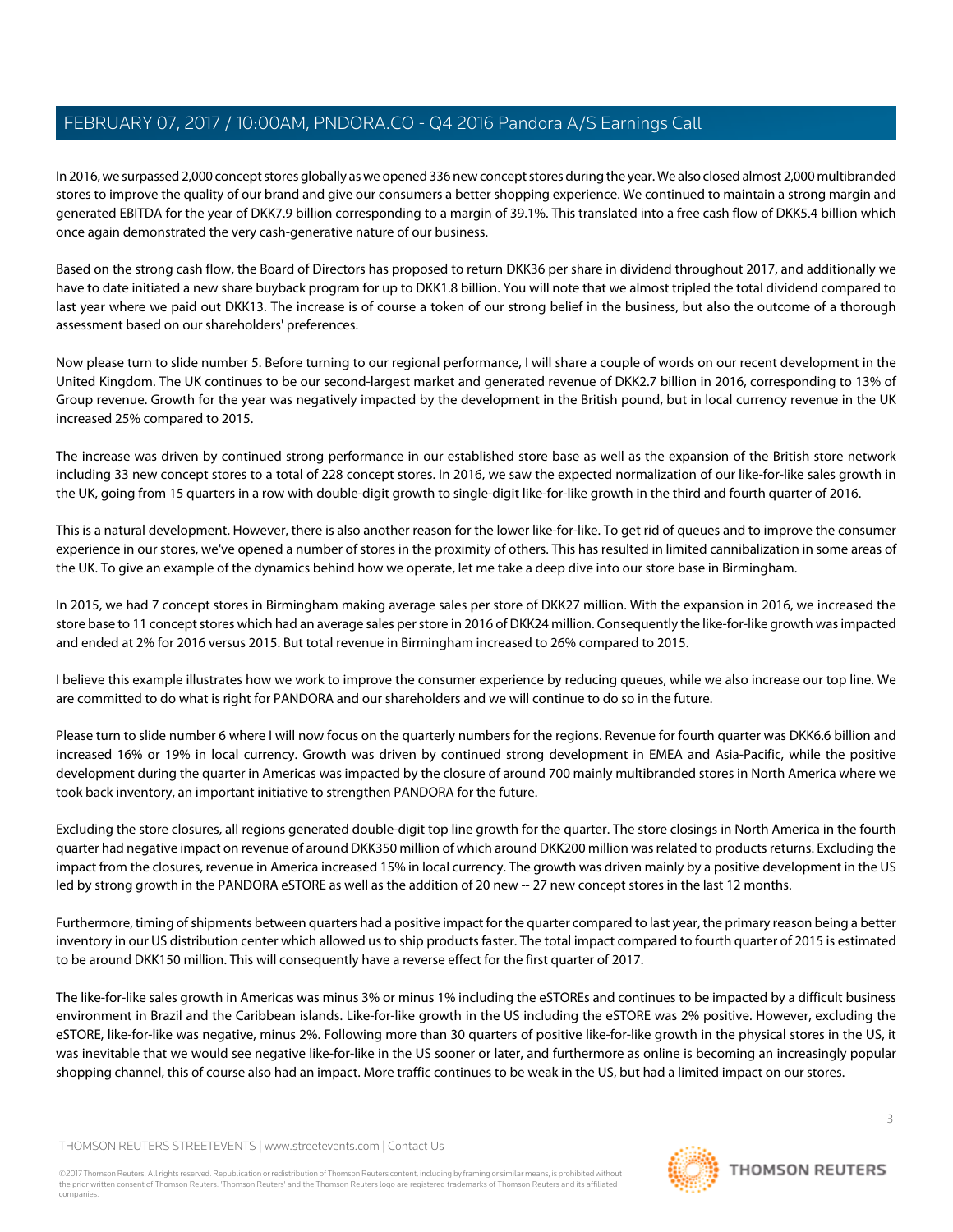Revenue in EMEA increased 21% or 30% in local currency and was driven by growth across most markets. As highlighted, the UK continues to perform well, as are Italy and France with growth of around 40% and 60% respectively for the quarter. Revenue in Germany increased 5% as the growth was impacted by the closure of around 200 multibranded stores during last 12 months.

Like-for-like growth in EMEA was 4% or 7% including the eSTORE. France and Italy and Germany continues the strong momentum, while the UK as mentioned are normalizing and did 2% growth for the quarter. Russia continues to be a drag, and like-for-like growth excluding distributor markets was 9% in EMEA for the quarter.

Finally, revenue in Asia-Pacific increased 40% or 37% in local currency, again led by a strong momentum in Australia and China. Revenue in Australia was up around 30% for the quarter and China doubled. Revenue in Hong Kong decreased with around 10% due to the continued difficult regional environment in the market. Like-for-like sales growth in Asia-Pacific was 9% for the quarter or 11% including the eSTOREs. The normalization of like-for-like was primarily due to Australia going from 42% like-for-like in the fourth quarter of 2015 to 15% in the fourth quarter of 2016.

<span id="page-3-0"></span>With that, I hand over to Peter.

# **Peter Vekslund** - Pandora A/S - EVP and CFO

Yes. Thanks a lot Anders. And please turn to slide 7.

First let me start by addressing a question that we have been asked a lot in the last quarter, namely what is the difference between the growth in our existing stores, that is all store types open for more than 12 month, and the like-for-like sales outgrowth from concept stores. As illustrated on the slide, these two measures are calculated in two very different ways and therefore not totally meaningful to reconcile. The like-for-like number is based only on concept stores, whereas the reported growth in existing stores is based on all PANDORA store types, including the eSTORE.

In the like-for-like growth, all concept stores are weighted according to their retail revenue in contrary to the reported growth where the different concept stores are weighted according to retail prices, wholesale prices, and distributor prices recognized by PANDORA, all as illustrated on the slide with very different weights, PANDORA-owned stores with index 240, franchised stores with index 100, and distributor stores with index 70. As an example of this is our 200 concept stores in Russia, which has a weight of 240 in the like-for-like calculation, but only weight index 70 in our reported numbers because they are all distributor stores.

Finally, the timing of shipments between quarters can have an impact on the organic growth, which is not the case for the sales-out measure. We hope this slide will give you a better understanding of why the reported numbers and the like-for-like does not necessarily follow each other and why they're very difficult to bridge.

And with this, please turn to slide 8. Revenue for the first quarter increased 19% in local currency to DKK6.6 billion. As illustrated in the chart, revenue from stores which has been open for more than 12 month contributed with roughly half the growth, while new stores contributed with around 45%. The remaining 5% was driven by forward integration, primarily related to the takeover of the distribution in Singapore and Macau in January 2015.

On the previous slide I explained the dynamics of the same-store growth and the like-for-like, and let me try to give you a couple of the building blocks on the actual numbers. When comparing the roughly 9% growth from existing stores with our like-for-like growth of 3% in our concept stores, you should of course factor in all of the just-mentioned factors. So the weight of the stores, the fact that the reported revenue include all store types, and timing of shipments. Getting from 3% to 9%, you should add around 2 percentage point from the eSTORE which leaves around 4 percentage point to be explained. This is roughly split 50-50 between timing of shipments and weighting.

The fact that the weight has a positive impact on reported revenue compared to the like-for-like is due to our own stores doing better on average compared to partner stores.

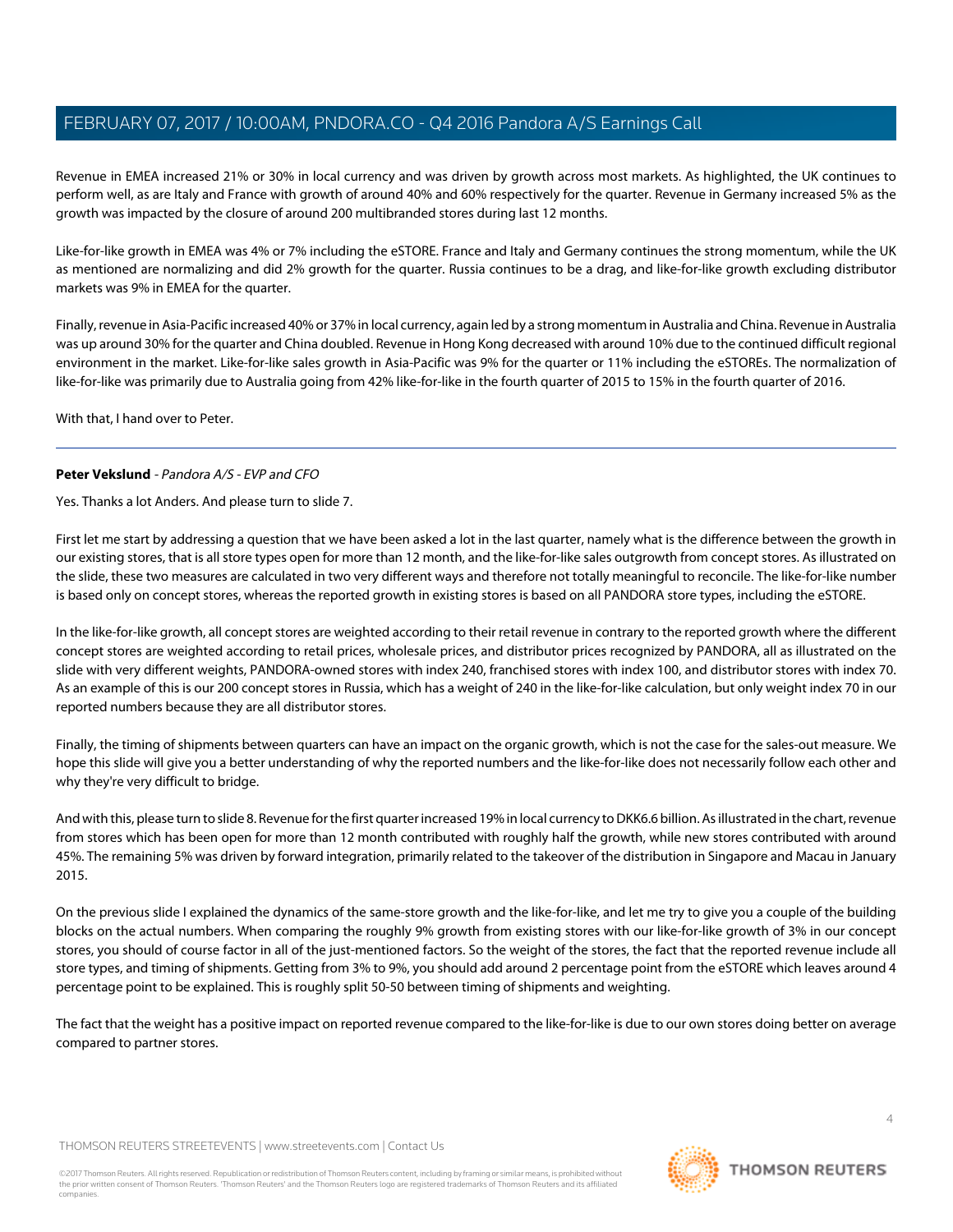Revenue from PANDORA-owned stores increased 34% compared to Q4 2015 driven by a positive development in the existing stores, as well as an increasing contribution from our eSTOREs. Online generated 8% of total revenue for the quarter compared to 6.6% in Q4 2015, an increase driven primarily by a strong development in the US eSTORE. Revenue from our own channels now represent 38% of the revenue.

Please turn to slide 9. Revenue from charms increased 4% for the quarter and represented 56% of revenue. Growth in charms was impacted by the negative growth in North America, primarily due to the fact that products returned in connection with the store closures primarily consisted of charms. Revenue from charms in Asia-Pacific increased around 30% whereas charms in EMEA increased 10%.

Bracelets increased with 21% for the quarter and once again driven by a number of new bracelets introduced during the year, which has increased the total number of bracelets in our product assortment significantly.

Revenue from rings represented 13% of Group revenue and increased 33% compared to Q4 2015. Rings in EMEA and Asia-Pacific increased with around 40% and 70% respectively, while rings revenue in Americas for the quarter was impacted by the decision to focus on earrings in our campaigns instead of rings. This was done to be less predictive in our promotions and to drive sales in our new categories.

Revenue from other jewelry, which contained earrings and necklaces, increased with 81% for the quarter. As a consequence of our increased focus, revenue from earrings increased around 80% compared to Q4 2015 supported by, among other things, the earrings campaign in North America whereas revenue from earrings for the quarter corresponded to 6% of revenue. And finally, revenue from necklaces increased with 75%.

Please turn to slide 10. For the fourth quarter, the gross margin was 75.2% compared with 74% last year. The increase was mainly driven by tailwind from favorable raw material prices having a positive impact of roughly 1 percentage point, and an increase in revenue from own and operated stores also with a positive impact of 1 percentage point. Exchange rates had a negative impact of approximately 1 percentage point.

Sales and distribution expenses increased 13% to 17.9% of revenue compared to 18.5% one year ago. The increase was primarily driven by the increase in activity, as well as more owned and operated stores.

Marketing expenses increased to DKK716 million corresponding to 10.8%. As expected, the marketing spend for the fourth quarter almost doubled compared to Q3 driven by an increase in media spend related to the holiday season. Marketing cost for the full year was 9% of revenue.

Administrative expenses for the quarter decreased 8% to DKK510 million, equal to 7.7% of revenue. The decrease was primarily due to a one-off in Q4 of last year of around DKK75 million related to organizational changes in our new global office in Copenhagen.

Please turn to slide 11. The operating working capital at the end of the quarter corresponded to 13.7% of the preceding 12-month revenue, an improvement of 6 percentage point compared to the end of last quarter. We are happy with the level of operating working capital, and relative to revenue, it's an all-time low since the IPO in 2010.

Inventory relative to revenue decreased both compared to Q3 2016 and Q4 2015 primarily due to a strong demand from our franchise partners going into the holiday season. We believe our current inventories are healthy and of high quality, which is also the case at the partner level.

The increase in trade receivables compared to Q3 -- the decrease in trade receivables compared to end of Q3 2016 was due to a strong cash collection process particularly in the US, Italy, and UK. The extended credit term for selected markets and partners ahead of Christmas played out as expected and enabled our franchisees to hold the right inventory prior to the holidays and thus being able to offer the right products in the stores.

Trade payables increased compared to the end of Q3 2016 driven by higher activity across the Group specifically the increase in marketing across all markets as well as higher share of revenue from eSTOREs, which has related payables that is operated by our outsourcing partners.

CapEx investment for the quarter amounted to DKK249 million. The investment were primarily related to the opening of owned and operating stores, investment in Thailand, as well as IT projects.

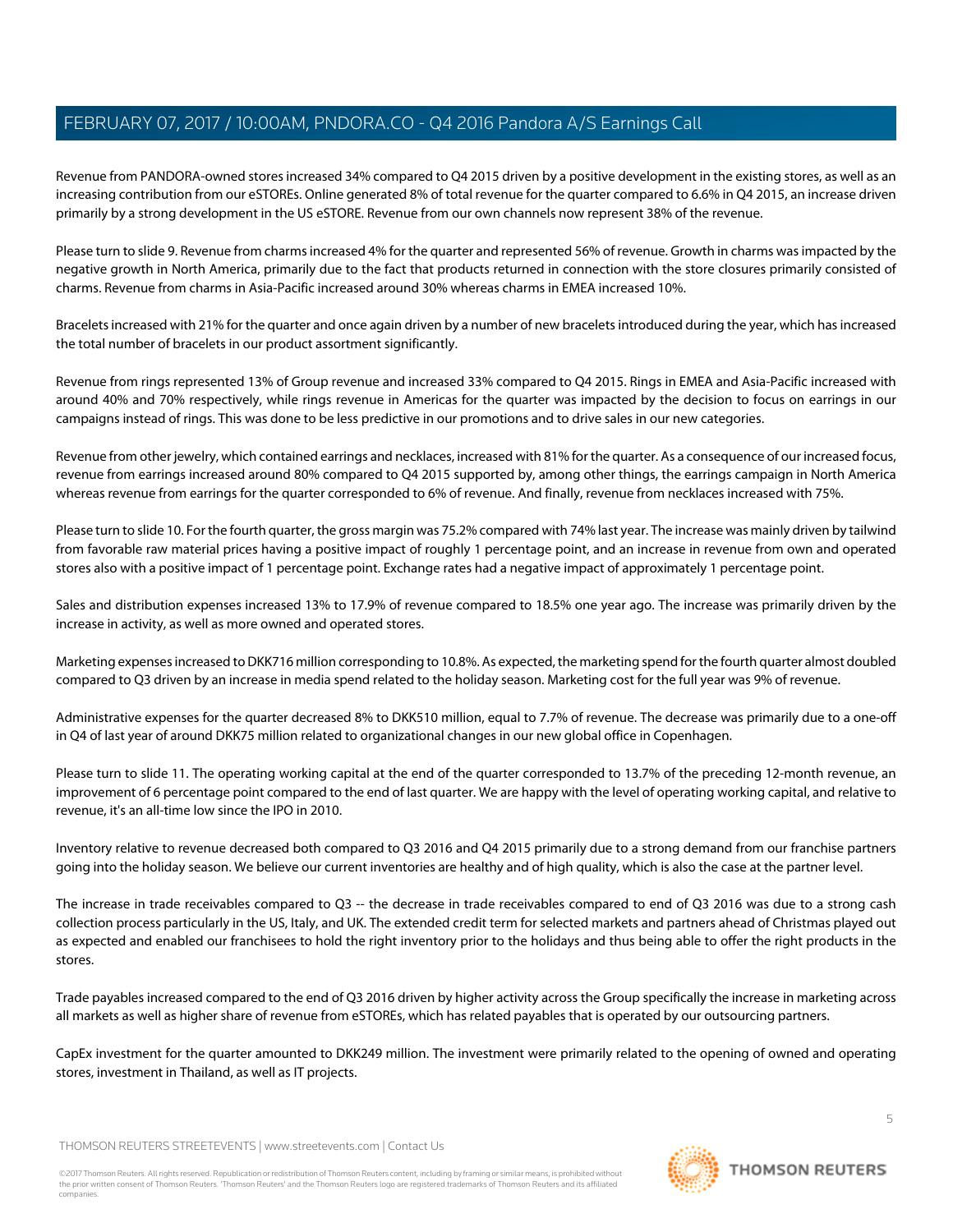Finally, we ended the year with a net interest-bearing debt to EBITDA of 0.3 which is unchanged compared to the end of 2015.

Now please turn to slide 12. Before I hand the word back to Andres, let me share a couple of words on our capital structure and proposed cash return.

Our capital structure remained unchanged and we continue to target a net interest-bearing debt to EBITDA ratio between 0 and 1, however, with addition that we aim to keep the ratio at the lower end of the range, with the interval giving us flexibility during the year. Our priority for cash allocation is prioritized as follows; repayment of debt if outside the capital structure; funding of value-creating business opportunities; and finally, to return the cash to shareholders.

On the basis of this, we propose to return up to DKK5.8 billion to our shareholders in 2017. Based on feedback from our shareholders across the world, we propose to increase the dividend for 2017 to DKK4 billion compared with DKK1.5 billion in 2016. The dividend will be distributed through an ordinary dividend of DKK9 per share supplemented by three extraordinary quarterly dividends of also DKK9 per share, so a total of DKK36 per share.

Additionally, we intend to buy back own shares of up to DKK1.8 billion in the coming 12 month. This cash returns still leaves plenty of room for building the business including investments in factories, IT, and forward integration. So rest assured that we'll continue to develop the business.

And with this, I'll hand over to Anders who will give some flavor on our financial guidance for 2017.

# **Anders Colding Friis** - Pandora A/S - President and CEO

Thank you very much Peter. For 2017 we expect to increase our revenue to DKK23 billion to DKK24 billion corresponding to around 13% to 18% growth. Going in to the first quarter, it is important to highlight that we expect single-digit revenue growth in the first quarter of the year. This is mainly due to the very strong performance of the first quarter last year which included a one-off of around DKK50 million related to Jared as well as the timing of shipments mentioned earlier.

Furthermore, the 700 stores that we closed in the US generated revenue of around DKK60 million in first quarter of 2016. This will of course not be repeated in the first quarter of 2017.

Assuming constant current exchange rate, PANDORA expects a full-year tailwind effect from currencies on revenue of 1 percentage point compared to 2016. In 2017, we expect an EBITDA margin of around 38%. This includes a headwind of around 0 to 1 percentage point from higher commodity prices and 1 percentage points headwind from FX.

We expect the margin to be positively impacted by increasing leverage on costs in our more developed markets, but this will be offset by expansion into newer markets including an increase in the PANDORA own stores and an increased focus on Latin America. As last year, EBITDA margin is expected to be lower in the first half of 2017 compared to the second half and will be even more skewed towards the second half of the year compared to 2016.

This includes a stronger focus on brand building in the first half of 2017 which will impact the first quarter negatively with 1 to 2 percentage points due to the phasing of marketing cost. For the full year, we expect marketing cost to be around 9% as in 2016. Administrative cost for 2017 is currently expected to be 9% to 10% of revenue whereas we expect sales and distribution cost to be 20% to 22% of revenue.

CapEx for the year is expected to be around 5% of revenue compared to 5.9% in 2016. The expected level of investment include development of the crafting facilities in Thailand, investments in own and operated stores, as well as continued IT investments.

Finally, we will continue to expand our store network in 2017 and we expect to add more than 275 concept stores. Around half of the stores is planned to be PANDORA-owned stores which is in line with our intention to increase our own retail footprint. In terms of distribution, roughly 50% of the stores are expected to be EMEA, 25% in Americas, and 25% in Asia-Pacific.

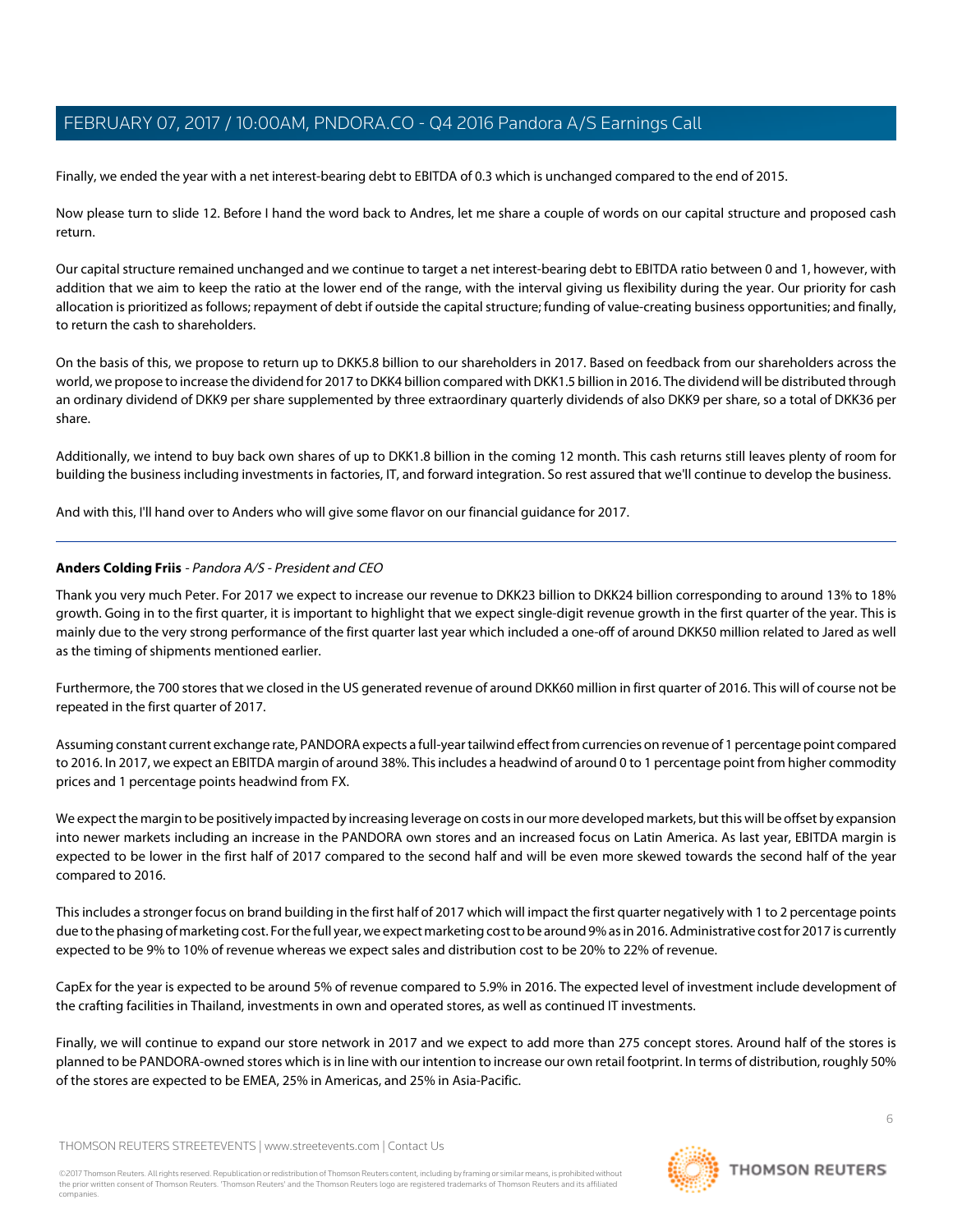Now please turn to slide number 14. To sum up the year, we ended 2016 with a total growth in revenue of 21% while opening more than 300 concept stores to a total of 2,138 stores. We increased EBITDA to DKK7.9 billion resulting in a free cash flow of DKK5.4 billion and consequently we plan to return up to DKK5.8 billion to our shareholders.

For 2017, we will continue to grow our top line with double-digit growth rates while maintaining a healthy margin. Growth will be supported by our improved and increasingly branded store network which we plan to expand and improve even further in 2017. This includes an increased focus on the owned and operated part of the network which will constitute around half of the concept store openings for the year.

Geographically we will continue to improve our presence in our more developed markets, while we also increase focus on less explored markets for PANDORA including Latin America and India. All in all, we expect another exciting year for PANDORA.

This concludes the presentation and we will now open for any questions. Operator, please.

# **QUESTIONS AND ANSWERS**

### **Operator**

<span id="page-6-0"></span>Thank you. (Operator Instructions) Chiara Battistini, J.P. Morgan.

### **Chiara Battistini** - J.P. Morgan - Analyst

First on online and I was wondering as you grow online much faster than anything -- than any other channel in the Group, what are the margin implications of this channel mix? Then I was also wondering would you be able to give an indication on the like-for-like of your owned and operated stores versus the third-party stores and concept stores? And finally, just a clarification, how many doors did you close in Q4 also including other geographies besides North America and what is the total impact on total sales in Q4 please?

# **Anders Colding Friis** - Pandora A/S - President and CEO

So the online, that's actually a very easy one to answer because the profitability of our online business is the same as an owned and operated concept stores, exactly the same. So the margin implications will be the same as we have for owned and operated stores which we've said previously a little bit of a drag on our EBITDA margin, but overall a very, very strong support for EBITDA earnings.

If we look at the like-for-like development versus the third party, we don't give any numbers on that split, but I think that it is worth saying, and we are also mentioning this when we talk about the weights, actually in P&L our owned and operated stores are doing a bit better than our third-party stores. Then I think Peter will take the last one.

# **Peter Vekslund** - Pandora A/S - EVP and CFO

Yes, overall on the store closures, the multibranded closure, we announced the 700 stores that we did close in North America primarily in the US, but also in Canada. So in the last quarter, that is close to 800 stores we have closed. And in the last year it's around 1,200 stores being closed, all multibranded.

# **Chiara Battistini** - J.P. Morgan - Analyst

But this is just for North America, right?

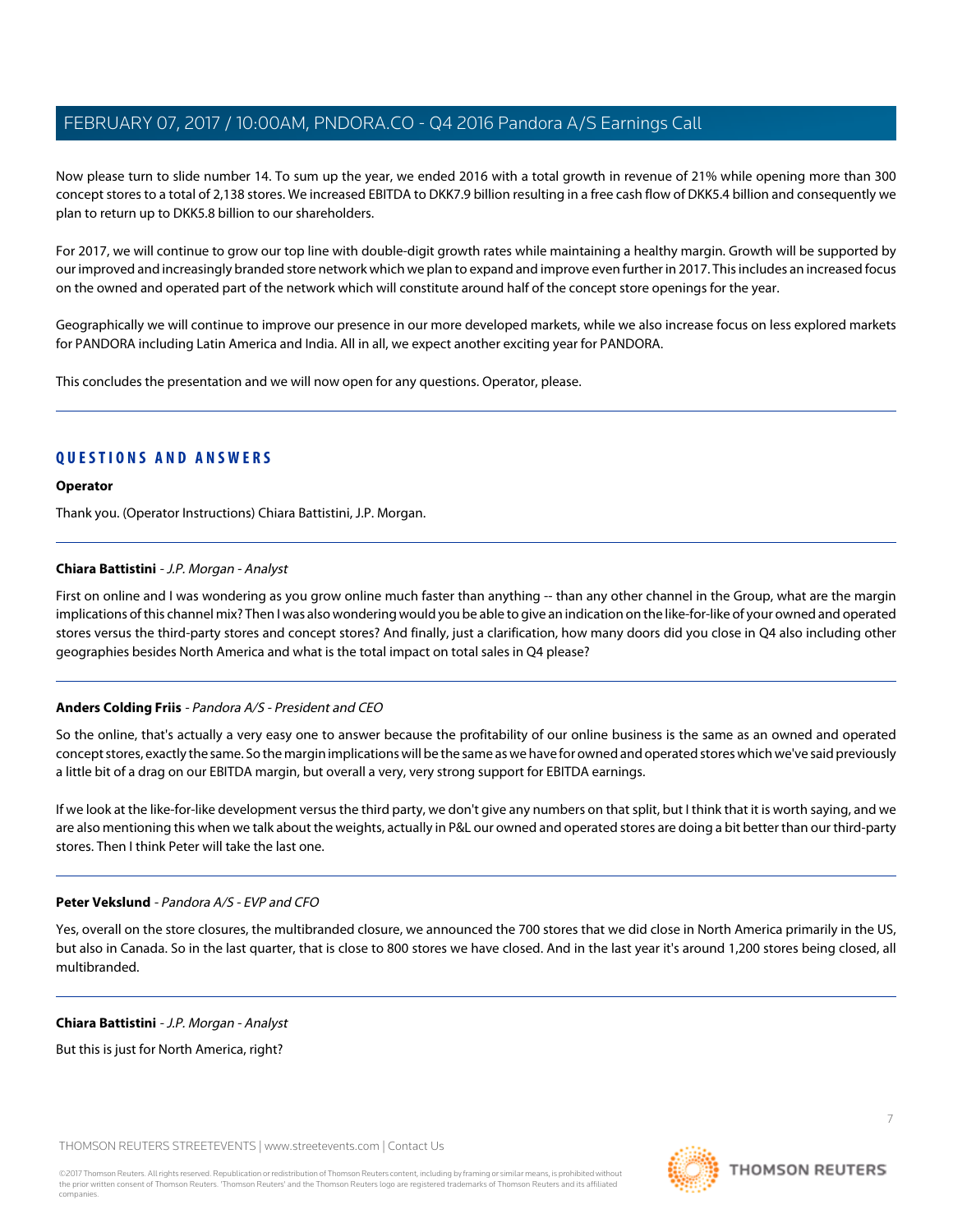## **Peter Vekslund** - Pandora A/S - EVP and CFO

Yes, for North America, it's 700 and apologies, for the multibranded for the 12 months that is around 1,800 stores.

#### **Chiara Battistini** - J.P. Morgan - Analyst

But this is in Q4 for the all -- for all your geographies because you also talk about closures in Germany if I'm correct?

#### **Peter Vekslund** - Pandora A/S - EVP and CFO

Yes, for the quarter for all markets it is 958 multibranded closures of which --

#### **Chiara Battistini** - J.P. Morgan - Analyst

And what is the total -- yes, and what is the total impact on sales from this 958?

#### **Peter Vekslund** - Pandora A/S - EVP and CFO

What we disclosed is the US or the North America store closures and we announced in connection with Q3 that it would have an impact of DKK300 million. It actually ended being DKK350 million being DKK200 million for taking back inventory from the multibranded dealers and DKK150 million in say lost sale-in toward those accounts. So DKK350 million impact in North America for the quarter.

## **Chiara Battistini** - J.P. Morgan - Analyst

Okay, perfect. And just maybe a follow-up, is it fair to assume that as you open more and more owned and operated and we -- it's also fair to say like-for-like should accelerate given the higher weight?

#### **Anders Colding Friis** - Pandora A/S - President and CEO

I think that we are happy to see that our owned and operated stores in general are doing a bit better than the franchise stores, but to talk about an acceleration is probably exaggerating a little bit. But we see good opportunities also for our owned and operated stores.

#### **Chiara Battistini** - J.P. Morgan - Analyst

Okay, thank you.

#### **Anders Colding Friis** - Pandora A/S - President and CEO

You're welcome.

#### **Operator**

Elena Mariani, Morgan Stanley.

THOMSON REUTERS STREETEVENTS | [www.streetevents.com](http://www.streetevents.com) | [Contact Us](http://www010.streetevents.com/contact.asp)

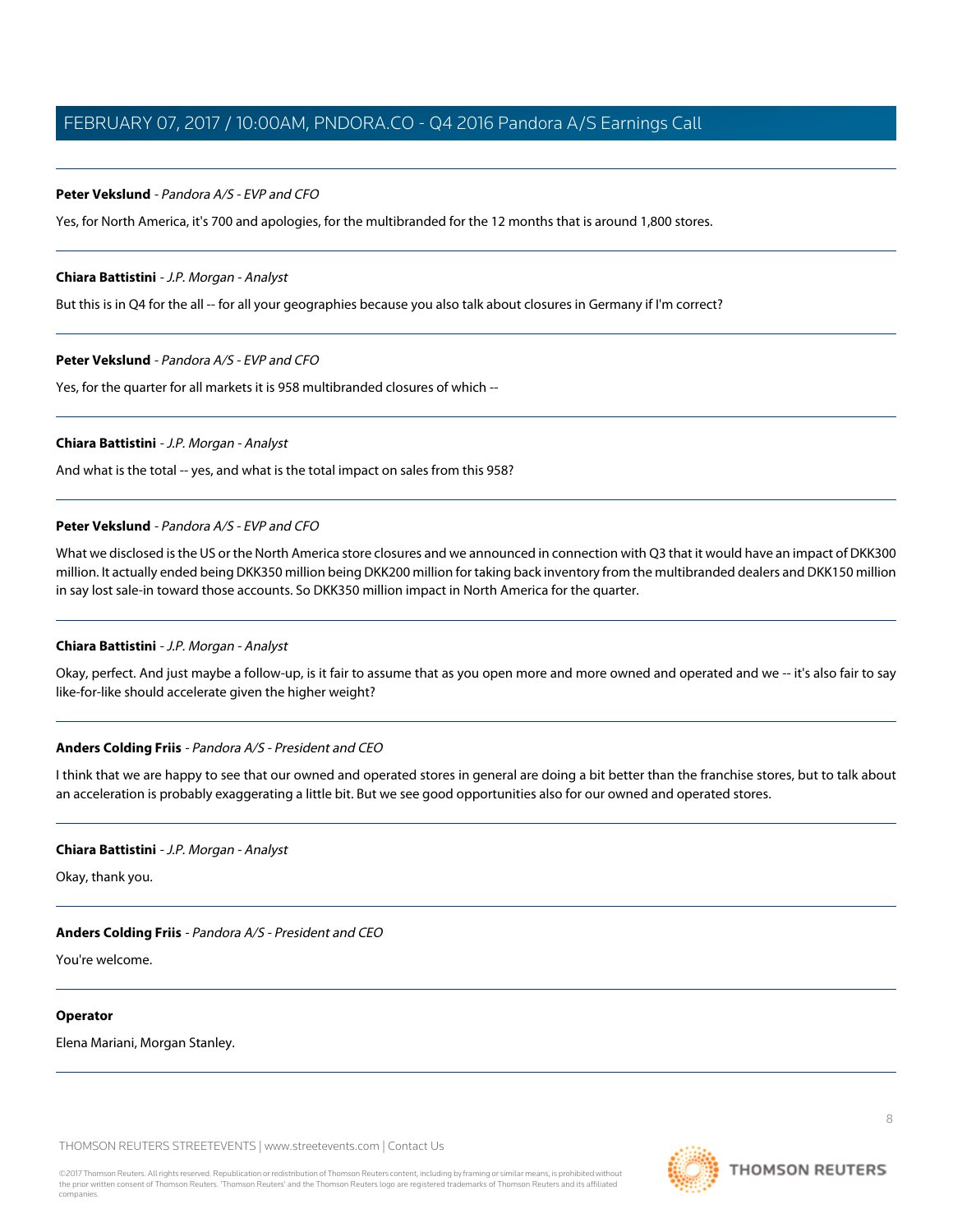#### <span id="page-8-0"></span>**Elena Mariani** - Morgan Stanley - Analyst

I'm going to start with your cautious statement on the first quarter. I appreciate the tough comp and also the timing of shipments, but perhaps could you share with us some comments about the development of the underlying revenues, and in particular about the sell-out? Are you seeing a slowdown there or is this slowdown just related to some exceptional items?

And secondly about your EBITDA guidance and the fact that you are expecting the margin to be significantly lower in the first half of the year, why are you trying to shift the expenses with regard to the marketing and what do you mean exactly with more stronger focus on brand building? If you could clarify that, it would be great. So overall the question would be what makes you confident in a pickup of growth in Q2, Q3, and Q4 versus what you are seeing right now?

And secondly, I also have a more like longer-term question on your strategy. As you develop more online and clearly you are having more and more cannibalization versus your franchise stores, how do you see your network evolving over the long term? I'm not talking about 2017, but like 10 years from now, how do you see your business and what the impact can be of the different expansions that you're having in -- across the three channels?

### **Anders Colding Friis** - Pandora A/S - President and CEO

I'll do the second question and then Peter will talk about the first. So maybe you'll start, Peter.

## **Peter Vekslund** - Pandora A/S - EVP and CFO

Yes, I can start out on the Q1 2017 revenue and we have announced that will be a single-digit growth and that is due to a couple of one-off items. We do not see any change in the underlying growth in the market. It's due to, first, a strong performance in Q1 of last year which also included a one-off shipment to Jared's when we converted the first shop-in-shops. It's a timing of shipments was around DKK150 million and then due to the store closures we did in Q4 in the North America, that will have an impact also in Q1. So overall these items will have a 5 percentage point impact on the growth in Q1.

#### **Anders Colding Friis** - Pandora A/S - President and CEO

And if we then --

#### **Elena Mariani** - Morgan Stanley - Analyst

Just one quick point on this, so the store closures will also have an impact in Q2 and Q3 I guess?

#### **Peter Vekslund** - Pandora A/S - EVP and CFO

It depends very much on how much of the revenue that is going over to other parts of the network and that is very difficult to assess. So --

#### **Anders Colding Friis** - Pandora A/S - President and CEO

But if you look at it over time, what we expect is to capture this into our other parts of the network.

#### **Peter Vekslund** - Pandora A/S - EVP and CFO

And you are right, it will be DKK30 million to DKK40 million impact, so a pretty small impact in Q2 and Q3.

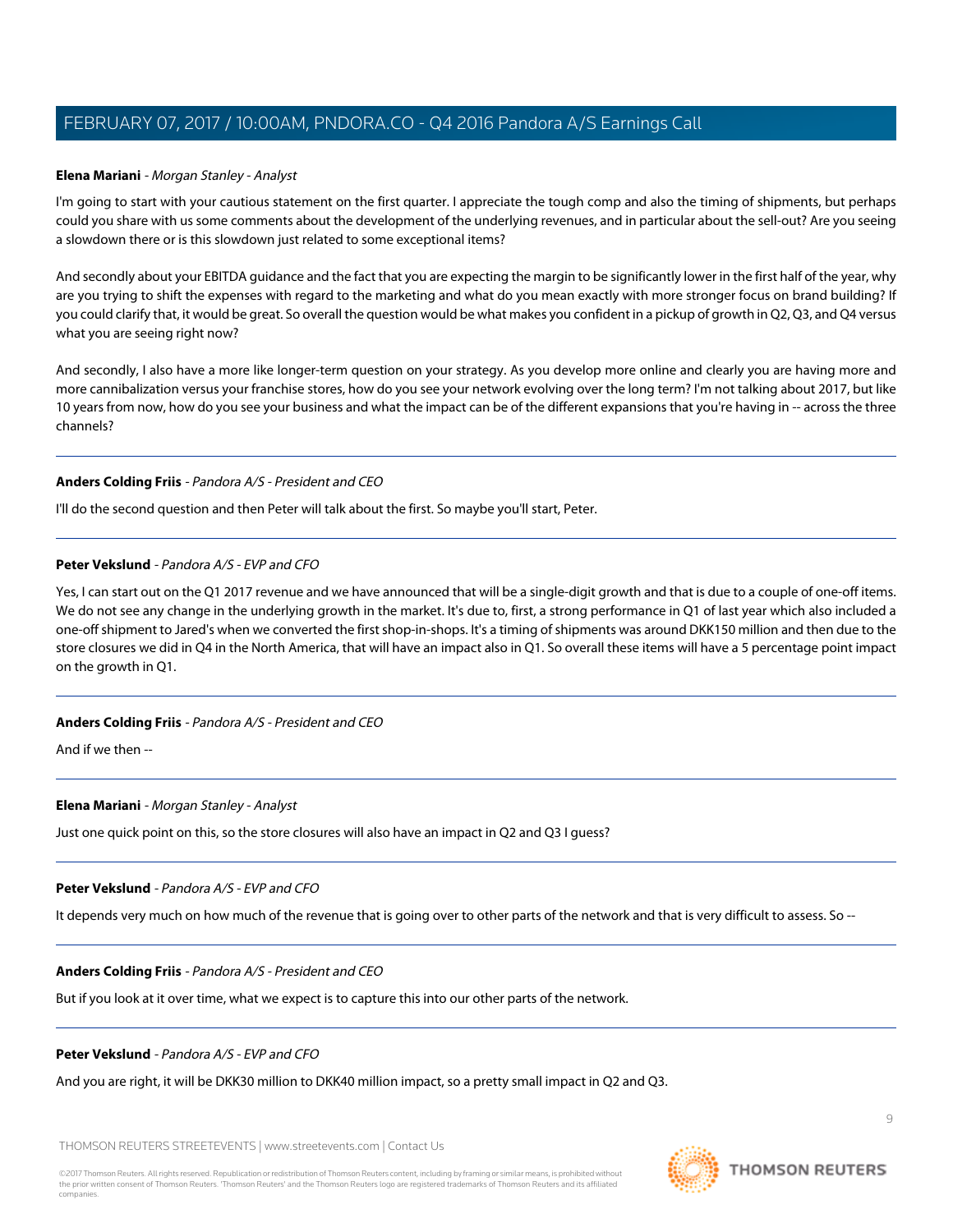# **Elena Mariani** - Morgan Stanley - Analyst

Thank you.

# **Anders Colding Friis** - Pandora A/S - President and CEO

If you look at the EBITDA guidance and why we -- and the question is really why would we shift our marketing efforts into the first quarter, as I say, we've been very heavy, you can actually see that in the numbers for 2016. We've been very heavy on marketing in the last quarter, and our brand-building is not something which pays off directly, then it would be promotional, and as you know we have a strong focus on being less promotional in PANDORA and focus more on the long-term brand-building.

And that is actually one of the reasons why we've said we wanted to move some of the campaigns broader and spread it more over the year, and that is why we start the year with a bit more. There is actually also another reason because we would like to spend our marketing money as efficiently as possible, and there it is a good idea to try to spend it at times where you can get most value for money. So that is also one of the reasons. So it is about we want to make sure that we do the right things for the business and the right thing is to move some of the marketing into the first quarter of the year. If we then --

# **Elena Mariani** - Morgan Stanley - Analyst

So are you planning to spend a little bit less in Q4 as well --

## **Peter Vekslund** - Pandora A/S - EVP and CFO

Yes.

# **Elena Mariani** - Morgan Stanley - Analyst

-- and can you -- do you see a scenario where potentially you decide to actually continue these efforts in terms of marketing spend also in the second half?

# **Anders Colding Friis** - Pandora A/S - President and CEO

Yes, I think that what you can see is that now we are trying something different and we will of course evaluate this when the year has passed and see whether we got really all the value out of it that we thought, but if we look at the overall guidance we have on marketing or -- not guidance, but indication we have on marketing around 9% it is unchanged and clearly when we then put some more efforts into the first quarter it would have the opposite effect when we get to the last part of the year.

# **Elena Mariani** - Morgan Stanley - Analyst

Thank you.

# **Anders Colding Friis** - Pandora A/S - President and CEO

Then long-term, yes, if I knew exactly what was happening in 10 years from now I would be a very, very, very fortunate and happy guy, but if we look at what is happening, clearly we are balancing the development of eSTORE and our physical stores and the development of the two channels.

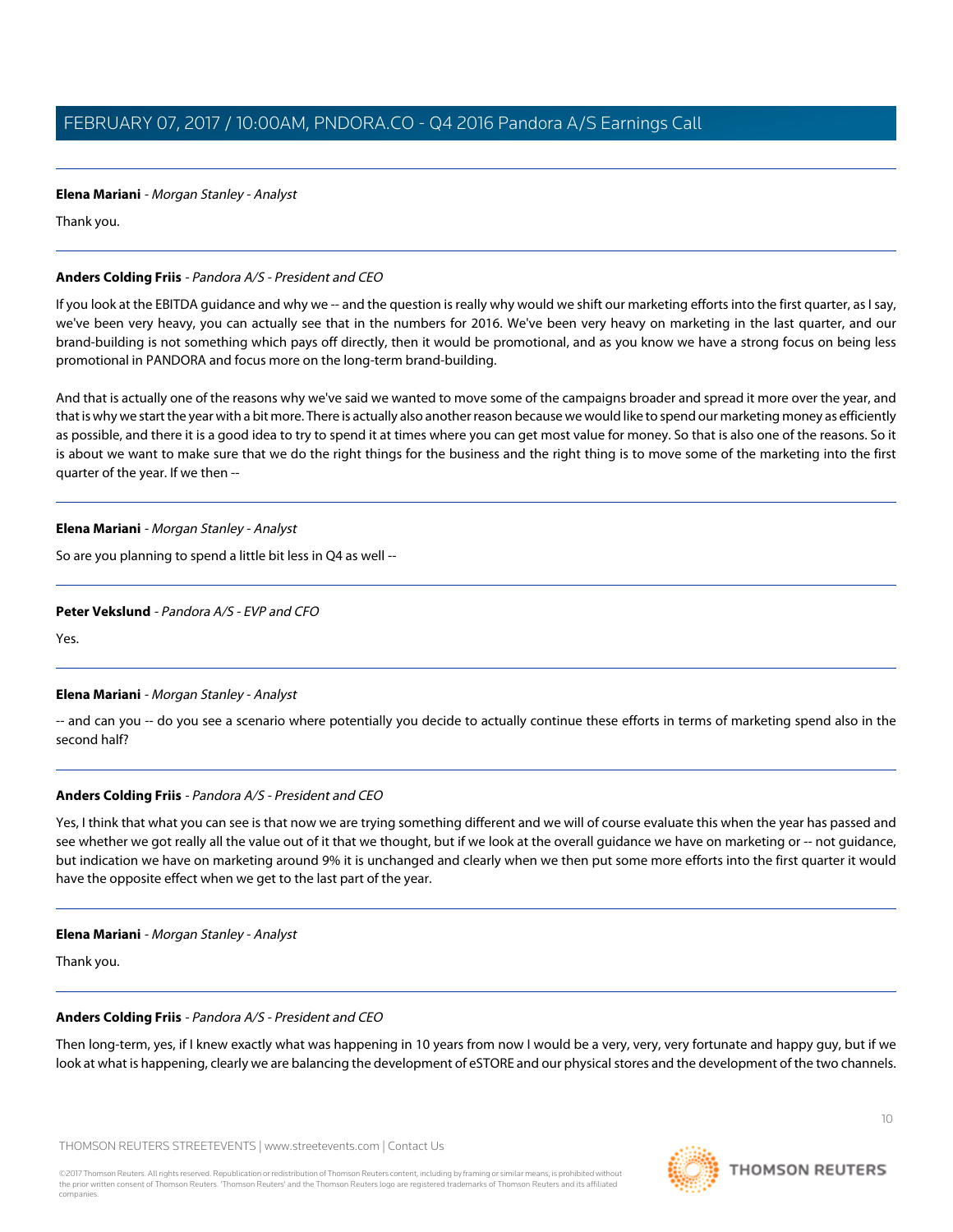Now you asked about the cannibalization and clearly there's is a bit some and you can say that especially in the fourth quarter where we see a lot of queues, we will see a bit of cannibalization.

But we believe strongly that the two channels support each other and work well together and actually that by having both echannel and the physical stores, we make two plus two a little bit more than four. So that's the thinking we have behind it. We are cautiously moving forward. We have had from time to time questions on China, why don't we grow faster and into China, and the reason is that we want to make sure that the footprint we make on physical stores are the right -- is the right footprint for the long-term development of PANDORA.

Then we will all have to see what happens in 10 years. What we do see is that the eSTORE market is different in jewelry than it is in apparel. So in some markets, there are quite big differences and I think that if you are consumer and want to buy fine jewelry as we are selling in our stores, it is something that in a lot of places people would like to go to a physical store still.

# **Elena Mariani** - Morgan Stanley - Analyst

Thank you.

# **Anders Colding Friis** - Pandora A/S - President and CEO

You are welcome.

### **Operator**

<span id="page-10-0"></span>Antoine Belge, HSBC.

# **Antoine Belge** - HSBC - Analyst

It's Antoine Belge of HSBC. Three questions. First of all could you maybe elaborate a little bit on your growth in Mainland China? I think you've mentioned the sort of doubling of sales, maybe could you mention the like-for-likes? Also how many stores you intend to open in 2017, what have been the key learnings in 2016, especially maybe in terms of brand awareness and any insights about Mainland China?

Second question is actually on India. I think you recently announced a new distribution agreement in that country which on paper is one of the largest jewelry markets. So what will be the potential in that region for short term and long term?

And finally on own retail, I think 38% of your sale in Q4, that was up from 22% two years ago. What's the end goal if any or if we talk maybe about the next two to three years, is it reasonable to think that PANDORA will be pretty much balanced between own store and the rest, so maybe 50% in two or three years down the road and what will be the implication on profitability?

# **Anders Colding Friis** - Pandora A/S - President and CEO

Let me start with the growth in Mainland China. The like-for-like number for the fourth quarter was 25% and as we said, we doubled our business there. So we still see a very, very strong development in our business in China. We expect to open 40 stores in 2017 and we actually expect to continue that for the next couple of years.

So we will continue the development. We've seen a very encouraging development in our awareness in China over the past year and now we have not a total survey over the full China, but if we look at Beijing, Shanghai, greater area where we do the research it has actually moved from around 30% to above 50% in the past year. So we see good development.

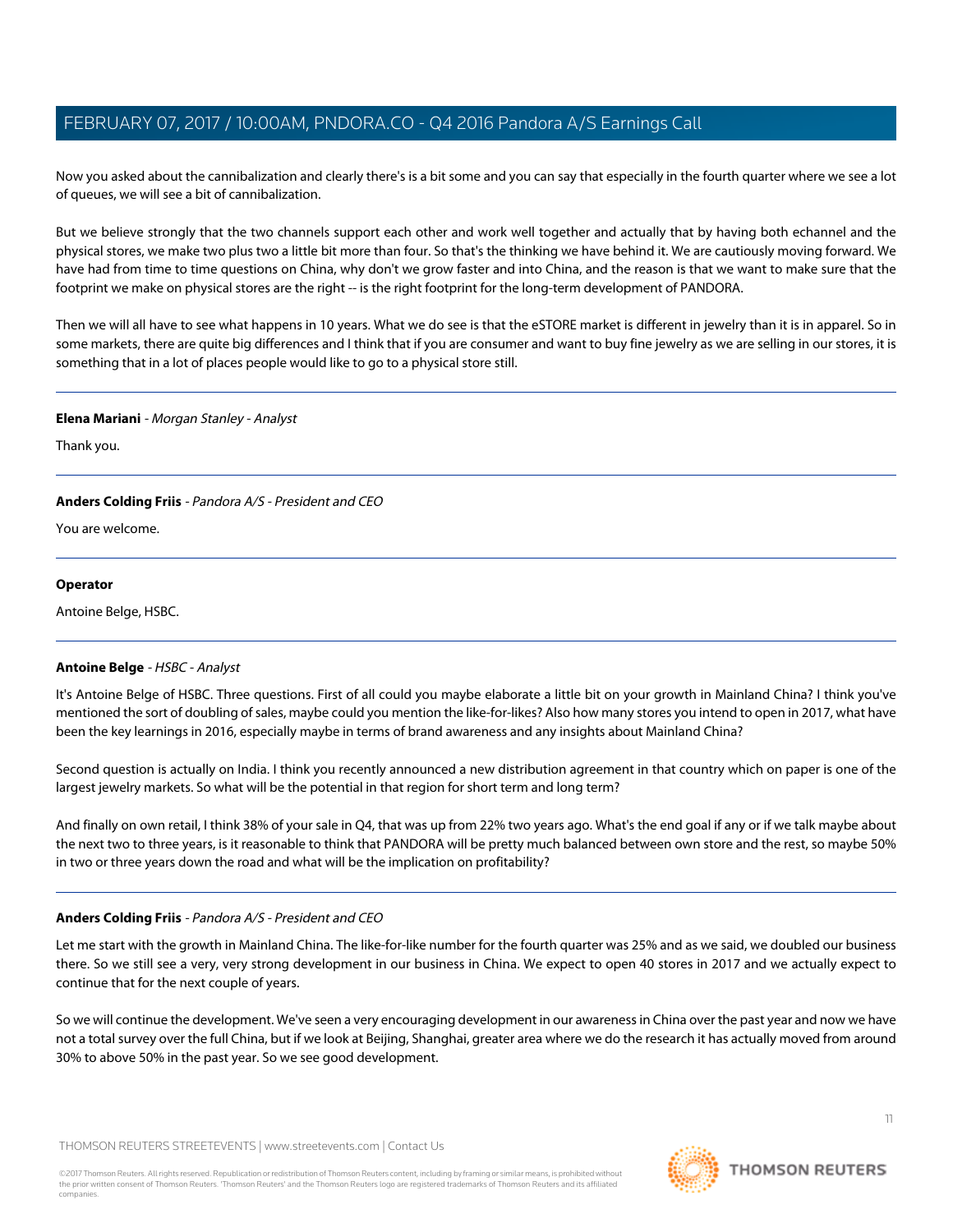I think that maybe one addition is that we've now also targeted some of the, I can say, smaller cities in China, but there are no small cities yet in our portfolio, but we can also there is good traction there. So the geographic expansion we are doing in China is really working well. Now, it's very good to have the question about India right after that because India is a different kind of a market, and you should not expect us to see the same fast development as we are seeing now.

Now we've actually been in China for a number of years, first with distributors and it was only when we took a vow ourselves that we really moved forward. India is a different market and we do believe that it is important to have a local presence with some people who knows the local market and that's why we have chosen to open with a distributor in India. What you should expect is a somewhat slower development. We've said 30 stores over the coming three years and -- 50 stores over the coming three years, sorry, and that is the expectations.

Now we have to get into the market and see how response will be to PANDORA. What we've seen in India is -- and you're right, it is the second largest jewelry market in the world, but it is also a predominantly gold market, so we can see that there has been a development in the silver part of the market which has grown and grown well over the past few years, so we do expect that there is a good opportunity for PANDORA, but it is going to be something where we'll see the benefit of India over the long term. And then you ask about our retail and Peter will talk about that.

# **Peter Vekslund** - Pandora A/S - EVP and CFO

Yes, on the O&O share of revenue, you are right, in Q4 2016 that was 38% and that was the highest we have recorded on that. Q4 is always a very high retail quarter. We are opening more than 275 stores in 2017 of which half are own and operate. So this year will increase. For 2017, it's going in the direction of around 40% and we have not set ourselves a target for any year after that. But it is a part of our strategy to expand the own and operate share.

# **Anders Colding Friis** - Pandora A/S - President and CEO

And your question on the profitability, it is definitely -- as I said before, it is little bit of a drag on our EBITDA margin, but a very, very strong support on overall EBITDA.

# **Antoine Belge** - HSBC - Analyst

Maybe just a follow-up on China, I think you mentioned like-for-like in the region of 25%. There seems to be a bit of slowdown versus the 40% you had in the previous quarter. Is it just that as the stores are getting bigger, there is a sort of normalization?

# **Anders Colding Friis** - Pandora A/S - President and CEO

Yes, we do believe that like-for-like numbers of 25% is very good and clearly what you should expect also in China is that as we open more stores -- and remember the way we do it is that we go city by city, we don't open one store only per city, but we open a number and of course there is interaction between these stores, 25% like-for-like development we think is a good number.

# **Antoine Belge** - HSBC - Analyst

Thank you.

# **Anders Colding Friis** - Pandora A/S - President and CEO

You're welcome.

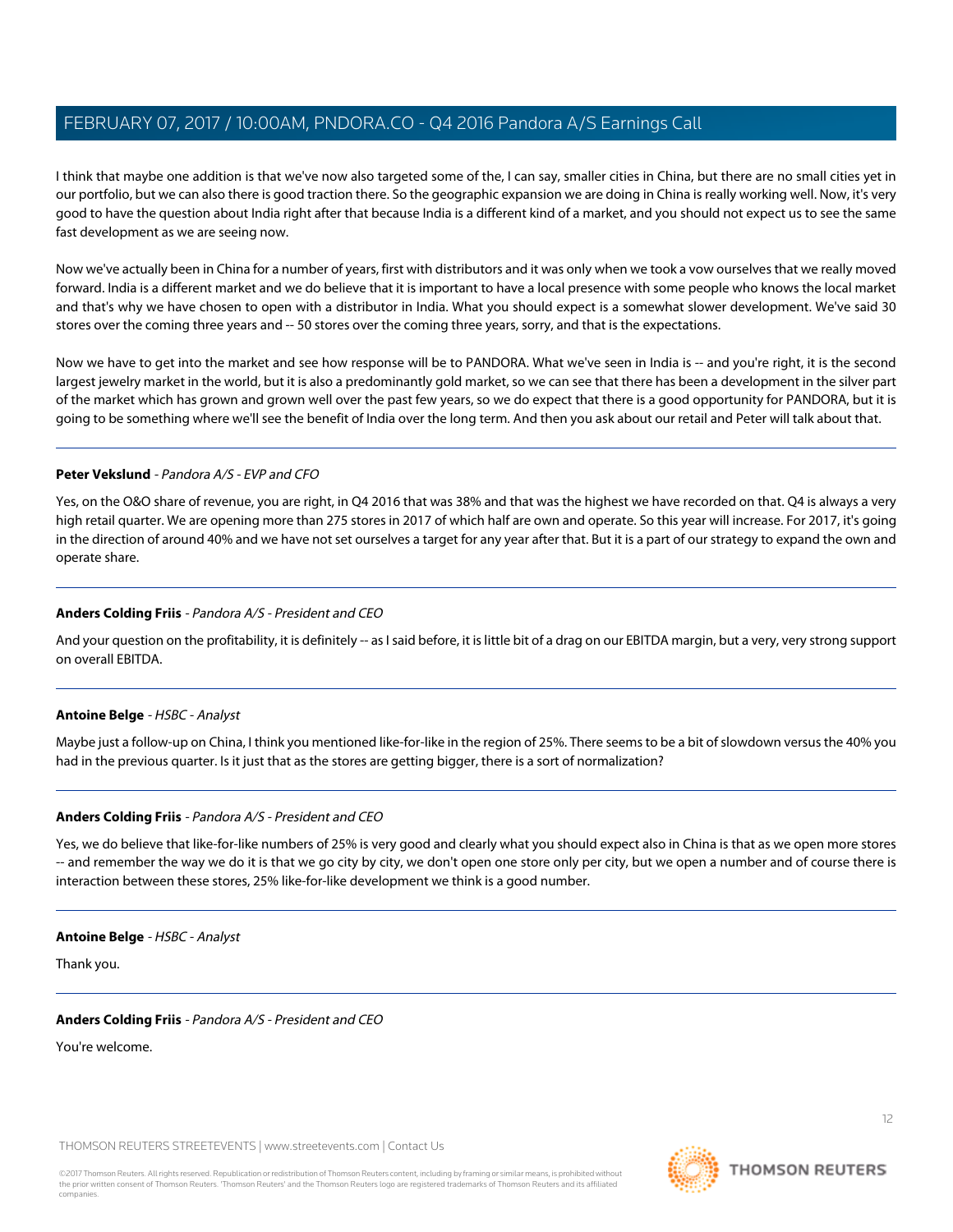# **Operator**

Lars Topholm, Carnegie.

## <span id="page-12-0"></span>**Lars Topholm** - Carnegie - Analyst

Yes, a couple of questions on my side. For 2017, are you planning to continue to cull your multibrand channel and I am particularly asking about the US? And also can you remind me what you are doing with the multibrand channel in the US, how does that compare to what you have previously done in UK, Australia, and Germany? And should we expect a similar outcome? I think the other three markets had actually ultimately led to a growth acceleration. So some comments on that.

Then a second question, what wholesale to retail contribution do you expect to sales in 2017 based on the transactions you have announced over the past month in Belgium and Africa? And then a third question if I may, your dividend policy going forward, should we assume the same split between dividends and buybacks as we are seeing now?

# **Anders Colding Friis** - Pandora A/S - President and CEO

I'll take your first question Lars, and the third one, and then Peter will take the second question. If we look at our plans, we think that we really needed to do a good clean-up in the US and that was why we decided to take this big number, 700 stores in North America, Canada, and the US combined in the last quarter of last year. And you can say that it is kind of the same development that we've seen in some of the other markets where we've taken out quite a bit.

What our focus will be in the future is also to look can there be a few more? Yes, there can, but we think that we've taken a big chunk now. What we would like to do is to have our concept stores in the US and then supplement that with shop-in-shops and if you look at what we did with Jared where we transferred the gold dealers we had before into shop-in-shops, that would be a good indication of what you would see with some of the multibrand dealers also in the US. But we do believe that we cleaned it up very good, there will probably be a bit in the future, but we've taken a very, very big chunk.

If we look at our dividend policy, as you have probably recognized, we have changed it based also on some of the recommendations we've had, so that we've taken upon ourselves to take more dividend and a bit less share buyback. The way we have done it is actually to kind of have a little bit of the same distribution over the year, like the share buyback. That's why we're taking DKK1 billion per quarter. So as we kind of get our cash in, we can pay it out, the excess part of the cash.

I think the way you should look at it is that now we have this new regime and DKK1 billion per quarter, and then think probably a bit more in the direction of us topping up with share buyback on the base dividend that we think is a strong testament of our belief in the business.

# **Peter Vekslund** - Pandora A/S - EVP and CFO

Yes, in terms of the conversion impact on 2017, it's around DKK300 million in revenue and that is a split between couple of franchise acquisitions also mentioned in the annual report and the Company announcement, as well as Belgium and South Africa, these acquisitions. So around DKK300 million.

# **Lars Topholm** - Carnegie - Analyst

Okay. One final question if I may, we always have this discussion with like-for-like, sell-out growth, and organic growth and I know it's difficult for you to pinpoint exactly what your organic growth is because you don't have full visibility. But if we assume these indications you give, for instance

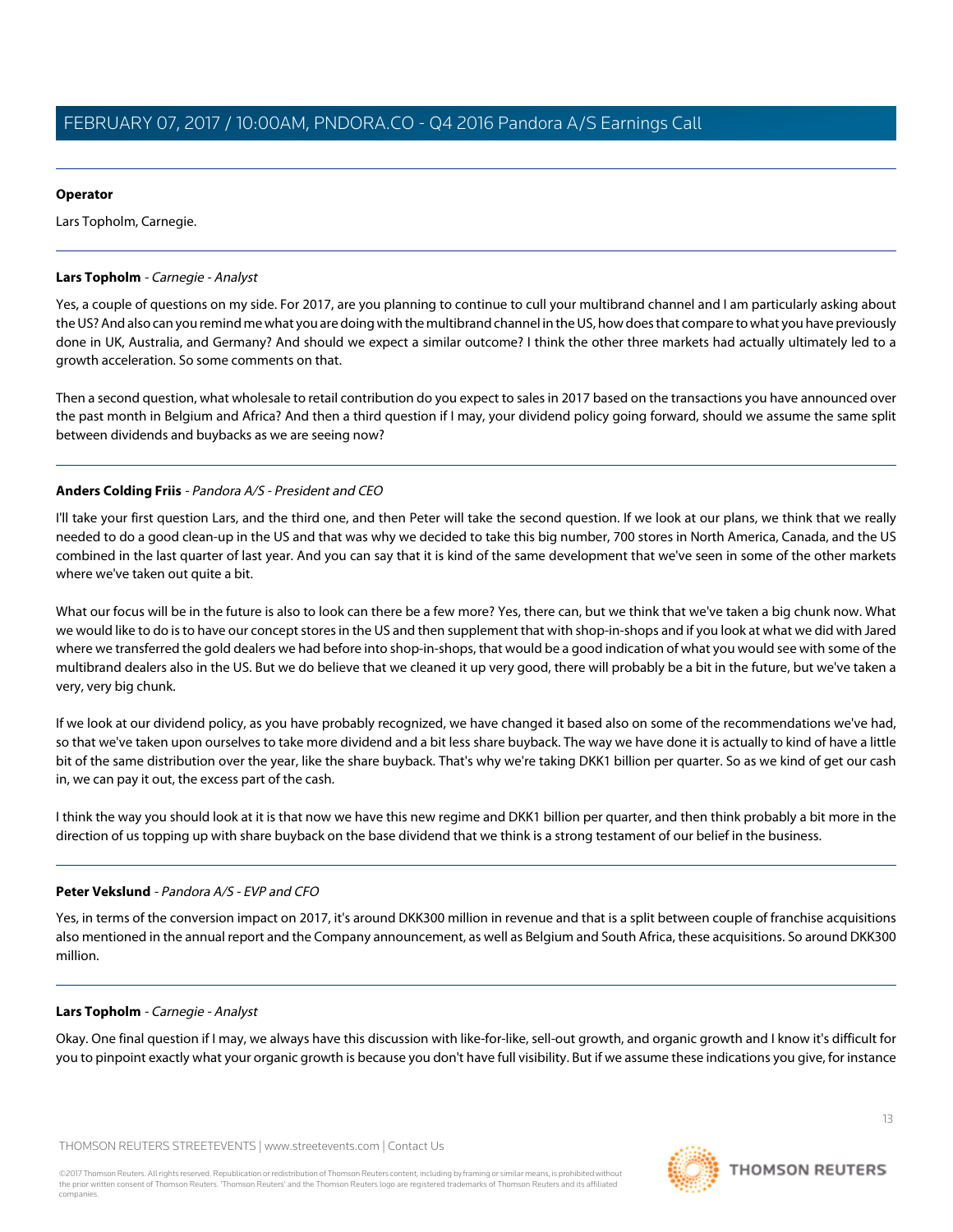that half the local currency growth is organic, is it then correct that the last three quarters would be organic growth of around 8% Q2, 10% Q3, and 9% for Q4, so pretty stable?

### **Peter Vekslund** - Pandora A/S - EVP and CFO

Yes, so overall without being able to recalculate the numbers on the fly -- ballpark figures, it sounds right.

### **Lars Topholm** - Carnegie - Analyst

Thank you.

### **Anders Colding Friis** - Pandora A/S - President and CEO

You're welcome.

### **Operator**

<span id="page-13-0"></span>Hans Gregersen, Nordea.

### **Hans Gregersen** - Nordea - Analyst

Could you give a little bit further insight into the assumption behind the revenue guidance on regional basis? That's the first question. Second question, you mentioned that you had a better shipping efficiency in the US equaled generating roughly DKK150 million sales in the quarter. Can you explain what that efficiency relates to and why you're doing it?

And in the same term, you argue you have lost DKK150 million sales due to the store platform restructuring, but couldn't it also be argued that a part of that revenue could have gone to existing stores as well? And then finally if we look on your strong performance in China which is in sharp contrast to Hong Kong, can you refer little bit to how you see the underlying market as such?

# **Anders Colding Friis** - Pandora A/S - President and CEO

Maybe I'll take -- do you want to start, Peter?

# **Peter Vekslund** - Pandora A/S - EVP and CFO

Yes, I can start. So first on the floating of the multibranded, we say that will have an impact of DKK150 million. That is lost sell-in that we have disclosed. Of course some of that have flowed into other channels. It could be the eSTORE, it could also be our concept stores. It is impossible to measure and quantify that impact. But of course we do the multibrand closures to have that revenue captured in other store formats.

It could be -- it takes more than a quarter to -- in terms of the shipping, the DKK150 million (technical difficulty) -- first of all, it's a small number compared to DKK6 billion in revenue for the quarter, but we believe it was important to mention it because otherwise you would miss that number in some of your reconciliations in the details of our reporting.

Overall it was due to us having a better inventory and therefore being able to ship and replenish the inventories at franchise partners before year end.

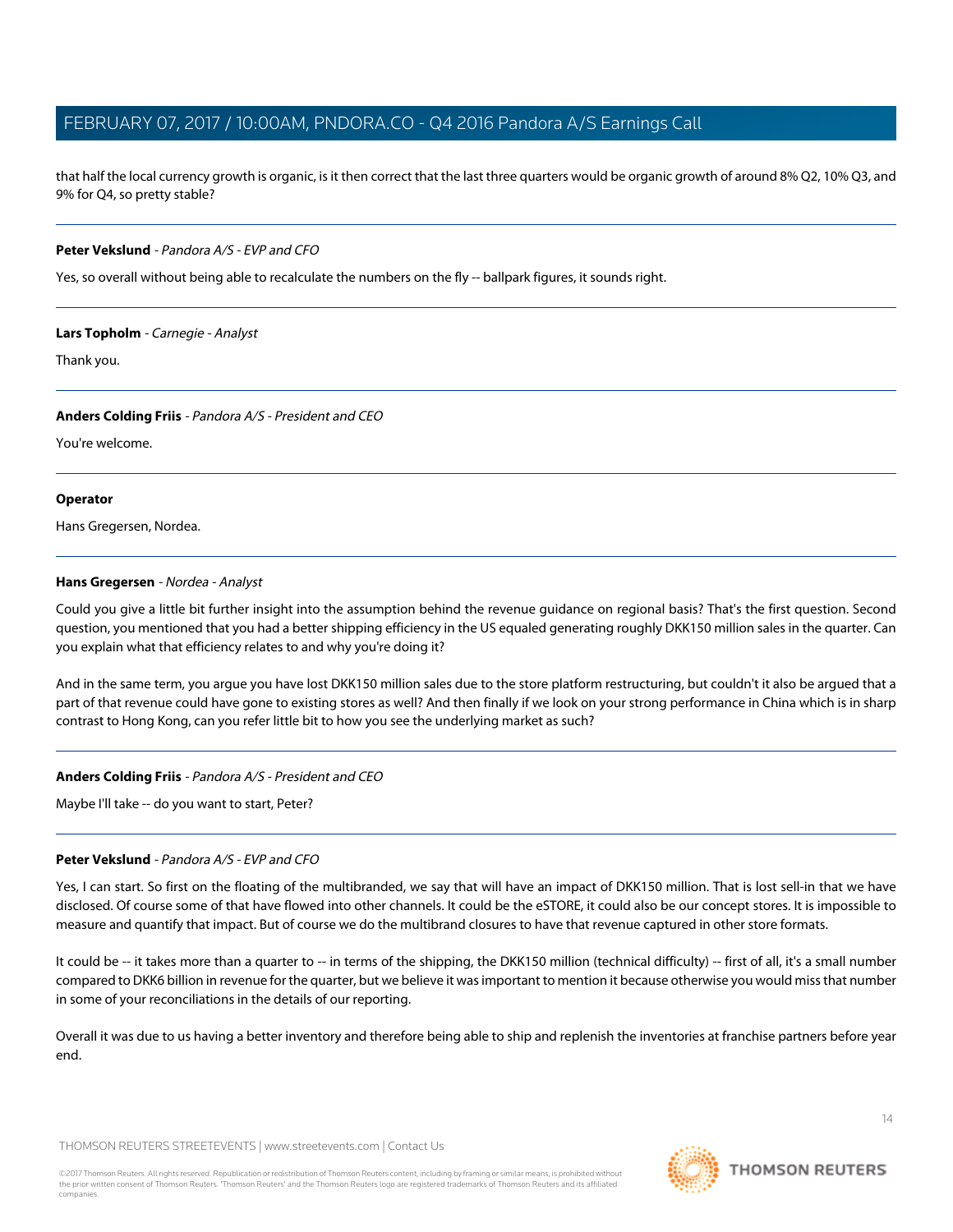# **Anders Colding Friis** - Pandora A/S - President and CEO

Yes, and then there was a question on the quidance -- on the regional development and overall, we do not give a regional development under guidance. We have a total number which is the DKK223 million to DKK224 million. You had a question on China which was the underlying, what was that the underlying --

# **Hans Gregersen** - Nordea - Analyst

Yes, I mean you are -- sorry, you have shown very strong organic growth in the quarter in China, but you're seeing a quiet negative development in Hong Kong. Is there any read across between those two markets?

# **Anders Colding Friis** - Pandora A/S - President and CEO

Oh, yes, good question. I think that you have to look at it actually in a broader context. We can see that the retail revenues for Chinese tourists is suffering a bit. In Hong Kong, we still see a good base with the local community in Hong Kong and that's where that is. How much of that has gone into China, probably some. But we can also see in Australia we see a lot of Chinese tourists, so we do believe that some of the Chinese tourists is going there instead of Hong Kong. So we can't follow the consumers, but we do see a stronger development in Australia, but of course also a very strong development in China.

# **Hans Gregersen** - Nordea - Analyst

Thank you.

# <span id="page-14-0"></span>**Operator**

Kristian Godiksen, SEB.

# **Kristian Godiksen** - SEB - Analyst

Kristian Godiksen from SEB. A couple of questions. Could you please confirm that your guidance for 2017 for organic growth is 6.2% to 8.4% and if you were to adjust for the difference in weighting between the markets and assuming the same impact as you had in Q4 2016, i.e. the 2.25% and also adjust for the DKK150 million in shipments, is this -- should you then equal sales-out like-for-like growth of 5% to 7% for 2017?

My second question is that we have lot of discussions between the like-for-like and the organic growth due to the weightings which was around these so-called 2.25% in Q4 2016. Should we expect this to diminish as markets like UK and Australia will make up less of the mix going into 2017? And then thirdly, maybe just if you could clarify on the answer regarding the EBITDA margin, the eSTORE. I guess my assumption is that -- please confirm that the -- that due to the high operating leverage from the high share of fixed cost growth in existing eSTORE should be highly margin-accretive?

# **Anders Colding Friis** - Pandora A/S - President and CEO

Well, let me start with the last one and say, well, the eSTORE we expect to be as an owned and operated store and that is as close as we can get to that. If we look at the like-for-like growth and you can say that the more owned and operated growth we have and the higher the shares, the more there is a direct link between our revenue in the quarter and our like-for-likes. So in general as we move forward and we get a bit more like owned and operated, of course there will be more of a direct link. And then the last question I'll leave to Peter.

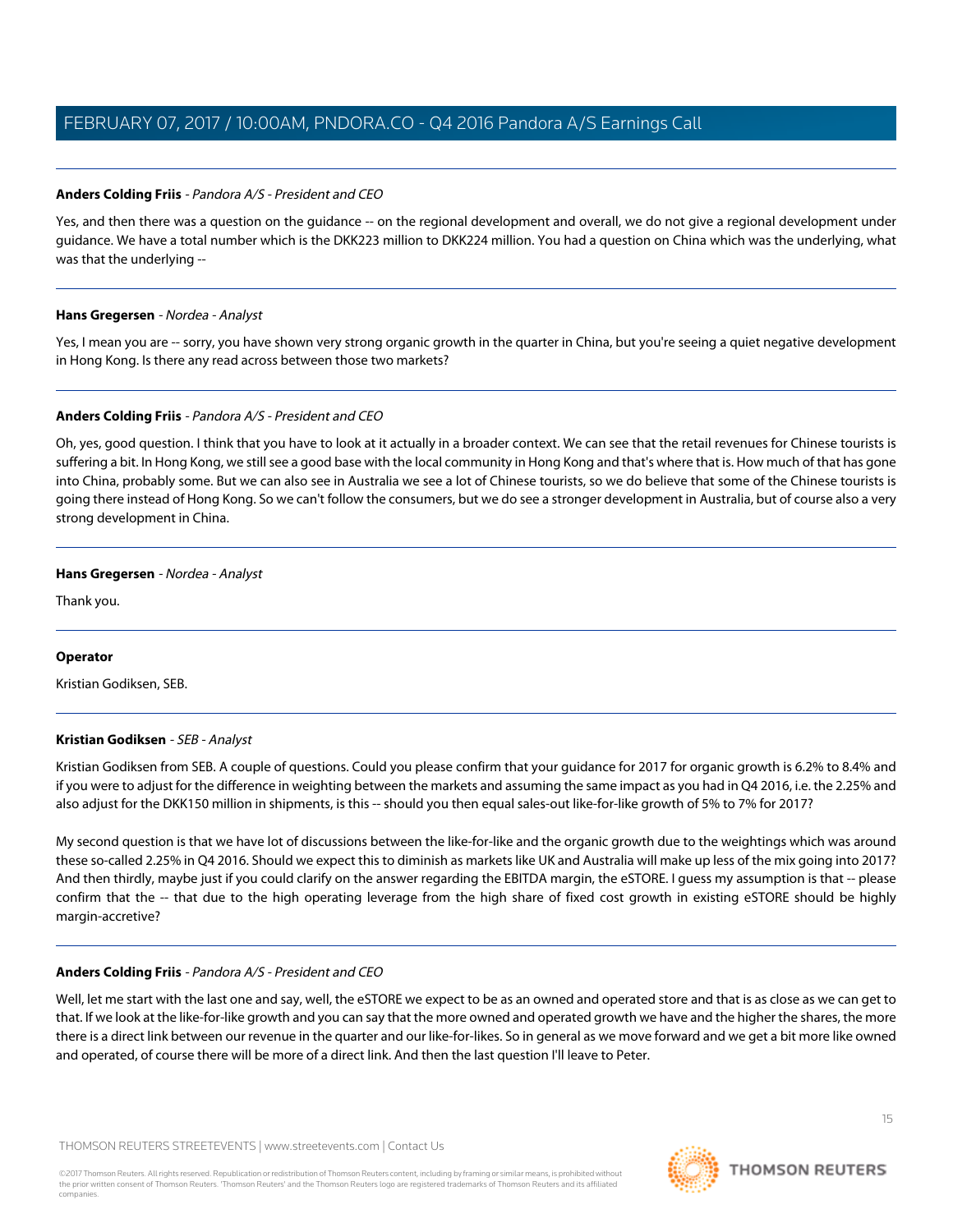### **Peter Vekslund** - Pandora A/S - EVP and CFO

Yes, on the split between organic and network growth, what we guide for is roughly 50% organic and 50% on network. That is not a number to be translated into a number with decimals, that is overall rough numbers.

#### **Kristian Godiksen** - SEB - Analyst

Okay. But -- so when I do the rough numbers then, is that an equivalent to sales-out growth of 5% to 7% for 2017?

### **Peter Vekslund** - Pandora A/S - EVP and CFO

We'll be happy to look into the calculations after the call. I believe it's a bit detailed for this.

#### **Kristian Godiksen** - SEB - Analyst

Okay. Fair enough. Thank you.

#### **Operator**

<span id="page-15-0"></span>Michael Rasmussen, ABG.

#### **Michael Rasmussen** - ABG - Analyst

There's three questions from me also. First of all, in terms of kind of seasonality, I understand why Q1 is going to be difficult, I understand the one-offs. But can you please also explain what should we expect in terms of like-for-like during the course of 2017? I mean comps are fairly similar for the first half and fairly similar for the second half. Anything besides that in particularly i.e. especially new design, new collection launch or anything that should materialize during the course of 2017?

My second question goes on to store openings. You guide for above 275. Normally store openings are rather backend-loaded. Should this also be the case in 2017? And actually why are you doing this?

Final question on the product returns from North America, the DKK200 million, can you just remind us on potential margin impact from that?

# **Anders Colding Friis** - Pandora A/S - President and CEO

Let me see, the seasonality -- the likes --

#### **Peter Vekslund** - Pandora A/S - EVP and CFO

I can start out on the store openings, the 275, and why they are backend-loaded. Q4 -- Q3 and Q4 is a -- usually a very big retail quarter and therefore our franchise partners, they tend to drive the store openings toward that. That is a key milestone to have a store opened just before the holiday shopping season, so that's the reason for that.

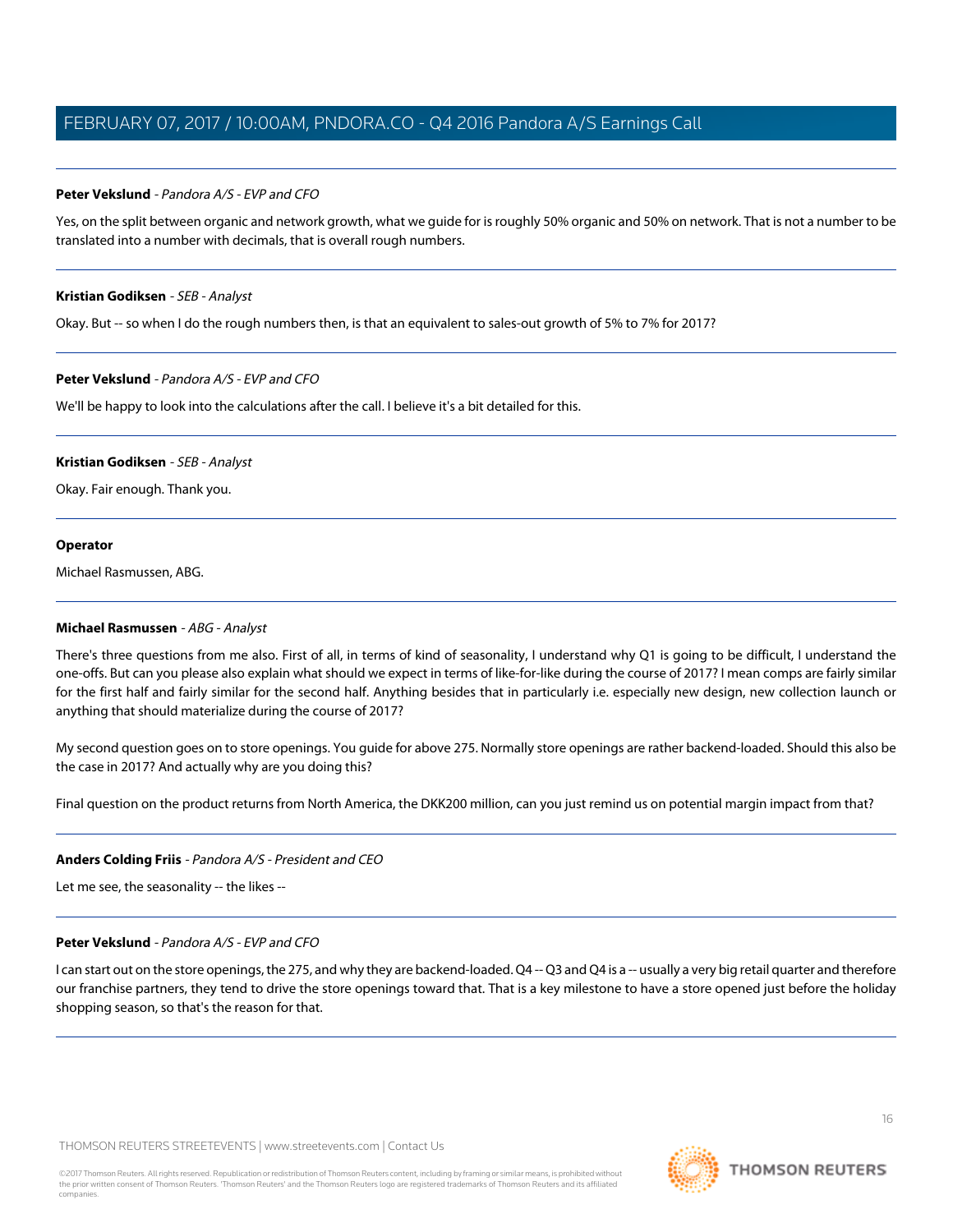#### **Michael Rasmussen** - ABG - Analyst

And a complicated 2017 then, Peter?

### **Peter Vekslund** - Pandora A/S - EVP and CFO

We are not foreseeing any changes on that. And also on the like-for-like, no, it has been declining, the Group like-for-like and of course comps are getting a bit easier in the quarters to come. No big underlying changes foreseen in those numbers for 2017. We are, as we have disclosed earlier, going from Q1 to only disclose our like-for-like including eSTORE. So there will only be one like-for-like number per market going forward.

### **Michael Rasmussen** - ABG - Analyst

And the final question on the product returns please from the --?

### **Peter Vekslund** - Pandora A/S - EVP and CFO

On the product returns, you can use the Group COGS to calculate the EBITDA impact on that. So the DKK200 million in returns, that goes off revenue and then EBITDA impact would be calculated using the Group COGS.

# **Anders Colding Friis** - Pandora A/S - President and CEO

And then of course we -- what we do with this -- with the products is that we send them back to the other stores, we sell them through the outlets we have to make sure that we capture as much of the value of it as possible.

# **Peter Vekslund** - Pandora A/S - EVP and CFO

Yes, so only around 15% is expected to be [re-milled] off those returns.

#### **Michael Rasmussen** - ABG - Analyst

Okay. Thank you so much guys.

#### <span id="page-16-0"></span>**Operator**

Frans Hoyer, Jyske Bank.

#### **Frans Hoyer** - Jyske Bank - Analyst

Yes, a couple of questions from me. You mentioned the new factory in Thailand. How is that going to affect your numbers, cost items and so on? Is there going to be any effect of that? Is it just a capacity expansion or is there something else in that factory?

Also you mention a negative EBITDA margin effect of FX in 2017, I think around 100 basis points. Can you just explain the mechanics of that? And then with regard to India and China both being quiet heavy on gold, what are the pros and cons for considering another try, so to speak, for PANDORA to get more involved in gold products?

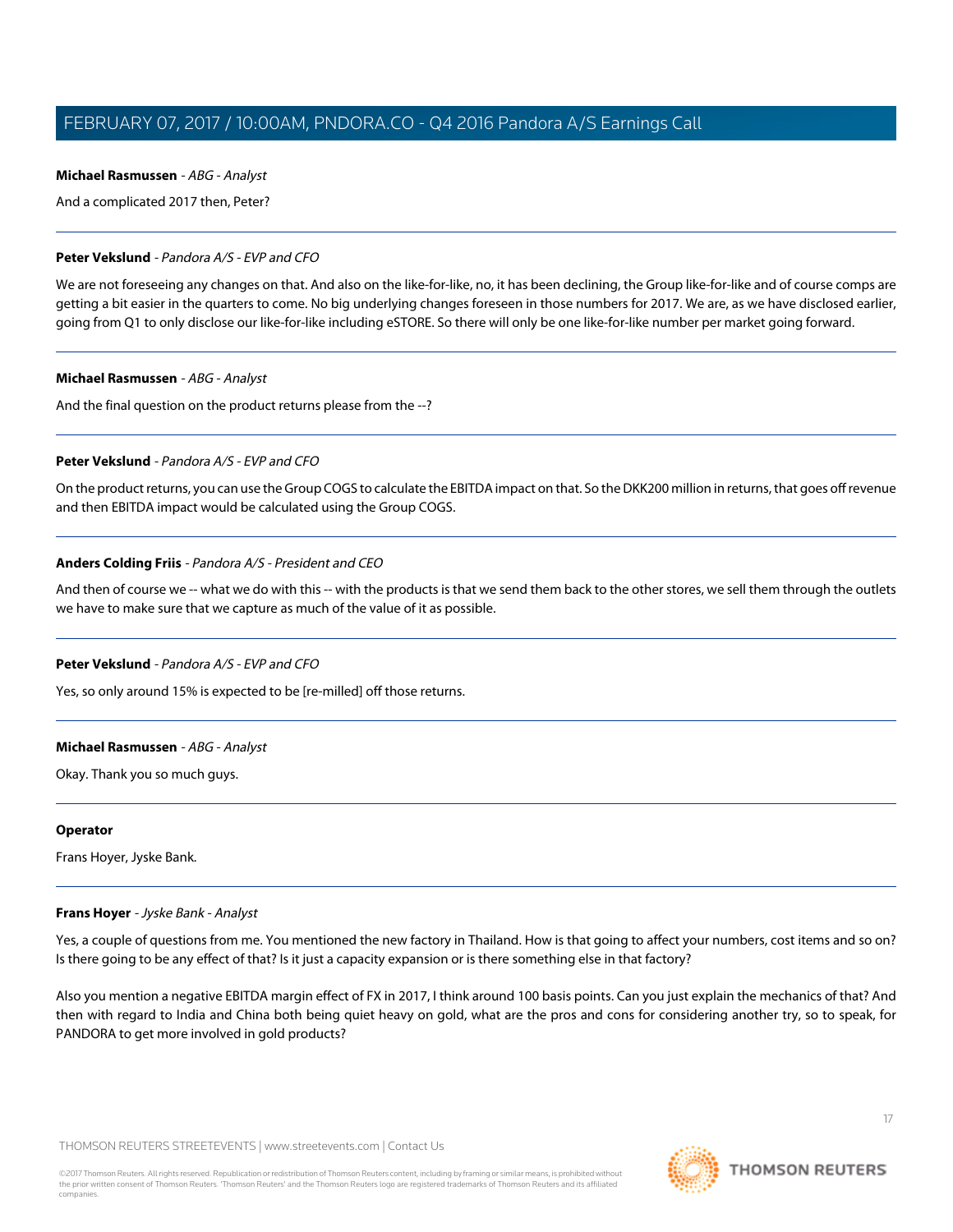And then finally a question on marketing. You mentioned 9% of sales to marketing. That's -- is that the right number? Is that not a number that you should be expanding -- going I'm thinking a little bit further out than 2017? But given your scale, your relative scale, isn't that a competitive parameter that you ought to be capitalizing more on?

# **Anders Colding Friis** - Pandora A/S - President and CEO

First the new factory in Lamphun, we had little bit of a implication of that in the fourth quarter, but going forward from this year we expect it to perform like the other factories. That can be small things, but it's nothing that you would be able to pick up on. It is actually up and we are running and it is working out pretty good. I think Peter will give the value, I mean, you can take the EBIT now.

# **Peter Vekslund** - Pandora A/S - EVP and CFO

Yes, in terms of the factory in Lamphun, it will have an insignificant impact on the overall numbers for 2017. There is a -- there will be a bit of depreciation kicking in around DKK30 million in 2017, and then there was another small impact in Q4, but overall insignificant.

# **Frans Hoyer** - Jyske Bank - Analyst

Okay.

# **Peter Vekslund** - Pandora A/S - EVP and CFO

In terms of the -- in terms of the exchange rate impact on the EBITDA margin, we have actually included a small table on page 69 in our annual report explaining the dynamics and this is primarily due to the US dollar and the British pound, and of course the Thai baht. Historically, the US dollar and the Thai baht have almost given us a natural hedge on that, but now we're actually having an impact -- negative impact on EBITDA, but 69 in the annual report.

# **Anders Colding Friis** - Pandora A/S - President and CEO

Then if you look at India and China and getting more involved in the gold market, clearly we have gold in our stores. It is, as you know, a very small part of our total business and we have to say that PANDORA'S sweet spot price-wise correlates a lot better with silver. Does that mean that we can't do a bit more on gold? No, it doesn't, but we do believe that also in the future our primary focus would be silver products.

And then the question on marketing, is 9% the right number? I don't believe in a number actually at all. I would say it is based on the activities and that's the way we should look at it. In general with the size we have, we have a good, what you call, sales voice or presence from a marketing perspective in the markets. So we do believe this is right.

Can we come up with great things which will work even better? We are looking for it every single day, so I wouldn't rule out that we would be able to do more. But the 9% of sales is actually a good number and we have kept about 9% to 10% over a period of time where we've also grown our business, so we have a very, very strong platform on this and we do have the competitive scale. And there are two things that we're looking at as we can look at efficiencies in the Company in general, we can also look at efficiency in marketing, and of course that's also something that we consider.

# **Frans Hoyer** - Jyske Bank - Analyst

Thanks very much.



**THOMSON REUTERS**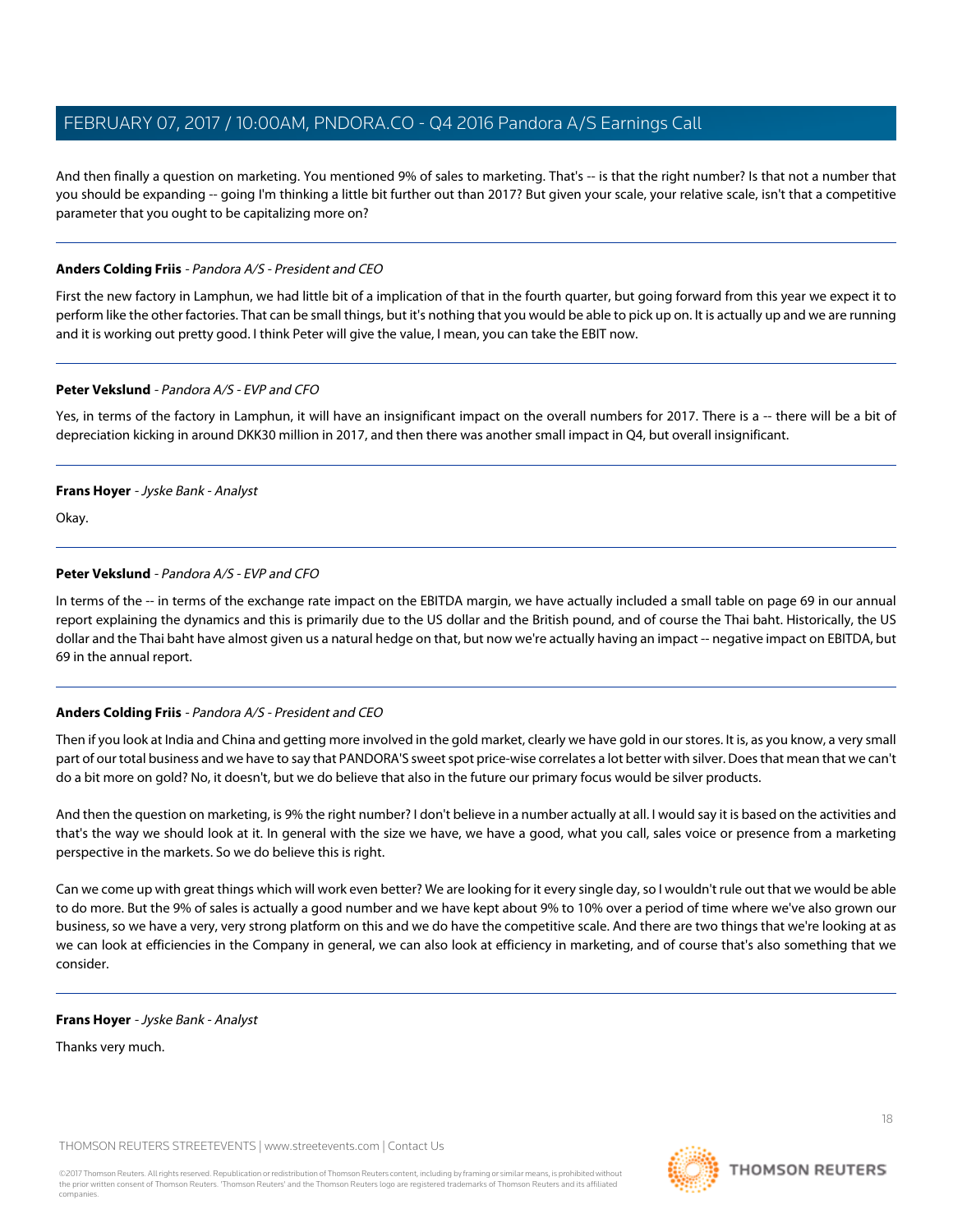## **Operator**

Klaus Kehl, Nykredit Markets.

## <span id="page-18-0"></span>**Klaus Kehl** - Nykredit Markets - Analyst

I'm Klaus Kehl from Nykredit Markets with two questions. The first question is related to your guidance for 2017 and I guess a lot of us are thinking about this guidance and especially given that you have raised guidance for the last five years in a row I guess. So could you talk a little bit about, yes, the biggest upsides and downsides you see through this guidance for 2017?

And then my second question would be that you have highlighted a couple of times that growth in Q1 should probably be a bit weak, but -- and all the reasons seems to be related to the US. At the same time, you have said that you haven't seen any underlying deterioration in growth in Q1. So would it then be fair to assume that all markets, excluding the US, ought to be fairly solid in Q1 or at least that is what you can see so far of 2017? That would be my question.

# **Anders Colding Friis** - Pandora A/S - President and CEO

I think when you look at our guidance overall, what we did was the last time we upgraded this was after the first quarter of last year where we saw a very strong quarter. Since then, we've kept our guidance. And one of our objectives has been to get a better transparency and understanding of exactly how the business is going to develop. I think you should look at our guidance of between DKK23 billion and DKK24 billion in that light. So this is what we believe is a prudent number for our expectation for -- or the right number for putting our expectations for 2017.

# **Peter Vekslund** - Pandora A/S - EVP and CFO

And in terms of the like-for-likes, you're right that the one-offs are primarily related to North America. Other markets we see a solid development in those. However, we will see the normalization of like-for-likes which where explained now for a couple of quarters, but overall solid numbers.

# **Klaus Kehl** - Nykredit Markets - Analyst

Okay. Thank you.

# <span id="page-18-1"></span>**Operator**

Peter Testa, One Investments.

# **Peter Testa** - One Investments - Analyst

Three topics, one on North America, I was wondering if you could help us understand what proportion of the business post-reorganization of the network is dealer-based still and how much of that is gold dealers? And then within your investment in concept stores, the extent to which you have a higher level of investment in North America expected this year as you sort of phase and recapture that?

Then on the UK, you gave a good example on density, and I was wondering given your sort of perspective on that market having more density now in driven opening, the extent to which in aggregate you think the space growth in UK will change versus what we've seen historically?

And then lastly just on Australia, if you could give some sort of sense as to how much of that is just continued like-for-like growth is tourism-led and maybe whether you have views on that normalizing since your footprint in China is developing strongly?

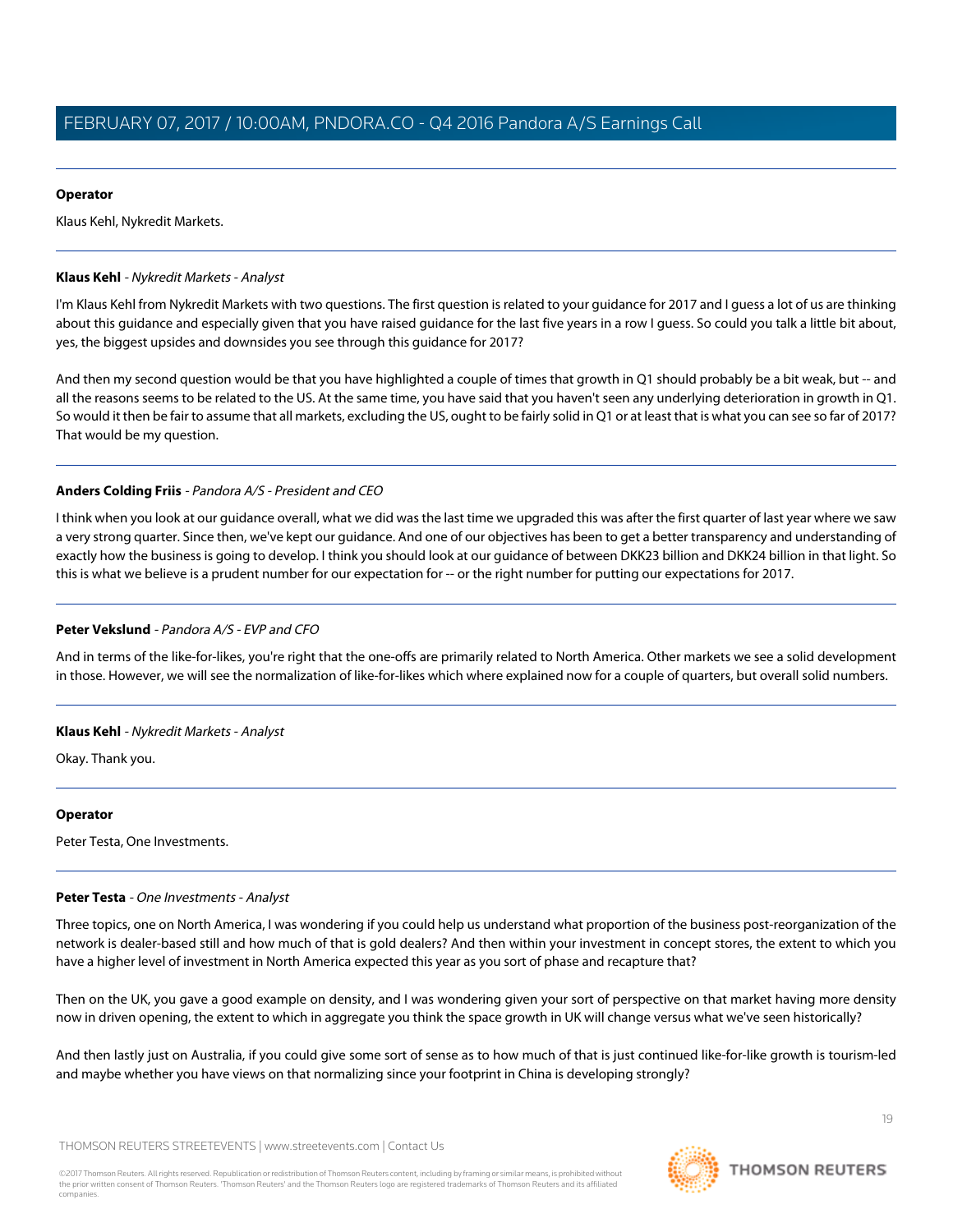# **Anders Colding Friis** - Pandora A/S - President and CEO

I'll try to start from the backend, and then Peter will kick in, in the front-end. If we look at the Australia development, we can see Chinese consumers in the stores, but we cannot measure how much of the like-for-like sales is there. But we do believe there is some and the reason why we are saying is that we see the Chinese consumers preference for traveling changing and they went from Hong Kong and now bit more to Australia, so that's what we can see, but we cannot quantify that. Then density, what was that, that was about?

# **Peter Vekslund** - Pandora A/S - EVP and CFO

Yes, I can -- I think the question around concept store openings, we expect more than 275 concept store openings in 2017 of which 25% will be in Americas. Part of those of course would be in the US, but will also build a concept store network in Latin America. Overall in the US, we have around 750 multibrand dealers left with around 500 of those being gold accounts. So there is around 200, 250 white and silver dealers left in the US.

# **Anders Colding Friis** - Pandora A/S - President and CEO

I think the density was the question about the US and the development of own and operated in that space, if I remember rightly and --

# **Peter Testa** - One Investments - Analyst

It was actually about UK, excuse me, it was about UK to see you give a good example, and then also this -- on the US I was trying to understand you've taken out the dealers, and I was wondering if you look at your phasing of concept stores in behind the recapture, whether you could give any sense on how you felt you are reorienting your own and concept store opening to get the recapture rate?

# **Anders Colding Friis** - Pandora A/S - President and CEO

And recapture rate, with that you mean how much we do own and operated and how much we do franchise, is that the question?

# **Peter Testa** - One Investments - Analyst

Well, recapturing the sales lost with the closure of the dealers?

# **Anders Colding Friis** - Pandora A/S - President and CEO

Okay. Yes, it is impossible to give a number of that, but clearly we believe that over time we will recapture it, because otherwise we wouldn't be doing the right things for the business. So the question is how fast and where it goes. So that in general is our view that over time we will get it back. When we look at the UK and the density there, we are getting to a point where we believe that we have more or less the right number of stores.

We still have a few needles in the map, so if they come, we will take them and clearly if we see as we have done in some areas of the UK that we run out of retail capacity, we will of course also look at that. But we do believe that we have a strong network in the UK, so you shouldn't expect a very big development in the network in the year to come.

#### **Peter Testa** - One Investments - Analyst

Okay. Now thanks for the answers.

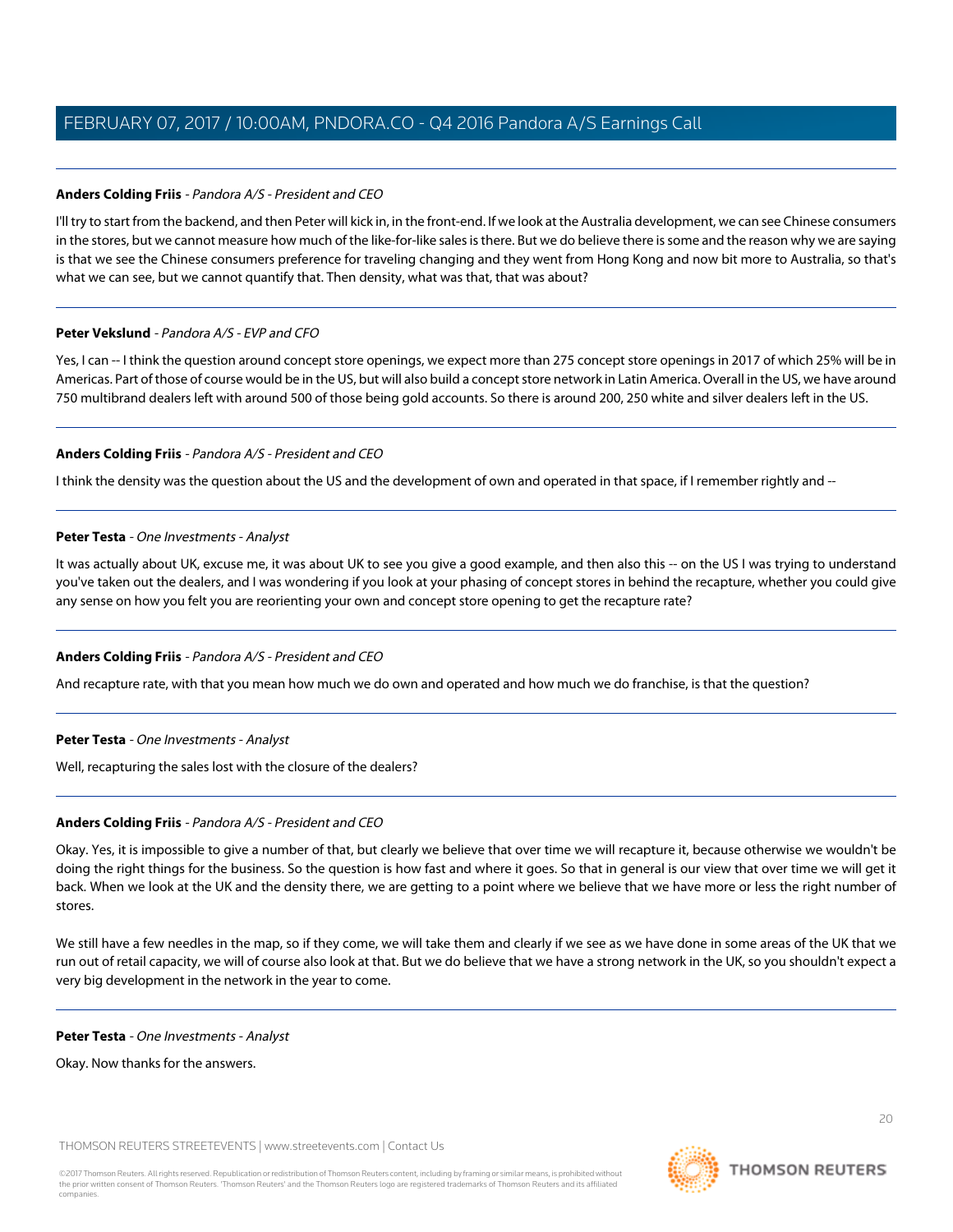## **Anders Colding Friis** - Pandora A/S - President and CEO

You're welcome.

#### **Operator**

Kristian Godiksen, SEB.

### **Kristian Godiksen** - SEB - Analyst

Yes, just a couple of follow-ups from my part. Could you tell us what the decline in charms in Americas was if you adjust for the return from the store closures? And then secondly, if you could, I saw that necklaces grew 75% in Q4, are you beginning to put a bit more focus on that and maybe elaborate a bit more on that please?

And then thirdly, could you tell us what the margin impact we should expect from the more owned store openings in the mix in 2017?

### **Anders Colding Friis** - Pandora A/S - President and CEO

If you look at the necklaces, what we do is that we put a total assortment covering all the different jewelry categories into the assortment. We launched a locket in by the end of last year which actually has proven to be very, very successful and that has been a driver for the development of necklaces. I think that the way you should think of our assortment, we have historically announced categories and put more emphasis behind that. In the future we're going to look at the development of the total assortment and that's the way that you should think of that. But it has been a great addition to our assortment and works a little bit more like the charms and bracelets.

#### **Peter Vekslund** - Pandora A/S - EVP and CFO

Yes, and --

#### **Kristian Godiksen** - SEB - Analyst

Another -- sorry, another just if I may, just so how we should interpret is that that you say that you have the full product assortment within necklaces now or how should --?

# **Anders Colding Friis** - Pandora A/S - President and CEO

No, no, no. No, no, we'll continue developing, but it's not like -- my point was last year we announced that we would focus more on the earrings and we have done that. Now we believe we have a balance and what we will do is find great things across all the different jewelry categories, also the necklaces and pendants.

#### **Kristian Godiksen** - SEB - Analyst

Okay.

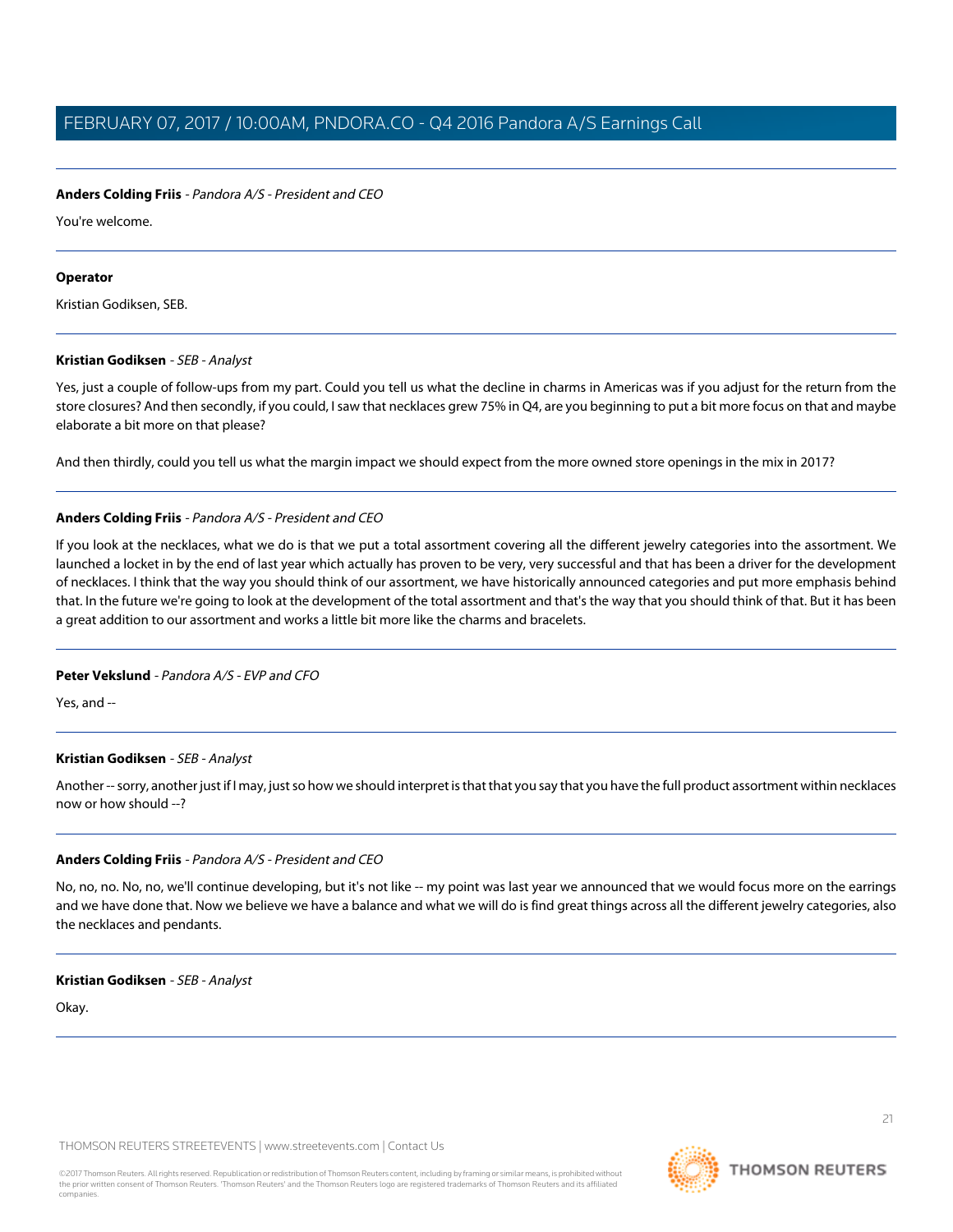### **Peter Vekslund** - Pandora A/S - EVP and CFO

Okay. And on your question on charms, US charms revenue in Q4 was minus 20%. If you exclude the store closures, it would be negative single-digit. But also remember that last year we had pretty strong Disney sales including, so a tough comp on that category. On the margin impact on 2017 there will be a small negative impact of between 0 and 1 percentage point on the margin.

#### **Kristian Godiksen** - SEB - Analyst

Okay. Thanks a lot.

#### **Peter Vekslund** - Pandora A/S - EVP and CFO

You are welcome.

#### **Operator**

Hans Gregersen, Nordea.

#### **Hans Gregersen** - Nordea - Analyst

Just two quick follow-up questions. You mentioned that in terms of future reporting that you would change like-for-like to include eSTORE. Do you anticipate any sort of changes from Q1 and going forward in the way you report on a quarterly basis? That's the first question.

Secondly, I fully understand that the top line guidance you said is accurate, but if we are to look on positive drivers or potential surprises, could you give a few examples of what that potential could be?

#### **Anders Colding Friis** - Pandora A/S - President and CEO

I think it's a little bit difficult to go in positive drivers. We have positive drivers across the business and that is why we also expect to see a good growth in 2017. It is if you want it in rough terms we see opportunities in developing our jewelry further and we also see good opportunities. But we do believe we captured that in our guidance.

## **Peter Vekslund** - Pandora A/S - EVP and CFO

In terms of our disclosure format, you will notice that in Q4 we have done some small calibrations based on impact and that of course we will continue to do over Q1 and the quarters now, either now, or maybe two quarters ago that we would start including the eSTORE in the like for like and after two quarters with both figures we will now only be reporting including eSTORE going forward. But overall we expect the same format and then we'll do some calibrations as we go towards Q1.

#### **Hans Gregersen** - Nordea - Analyst

Well, and will you provide more detail data on a country level than you're doing today?

# **Peter Vekslund** - Pandora A/S - EVP and CFO

It depends. We will evaluate and then we'll get back to you with our decision on that.

THOMSON REUTERS STREETEVENTS | [www.streetevents.com](http://www.streetevents.com) | [Contact Us](http://www010.streetevents.com/contact.asp)

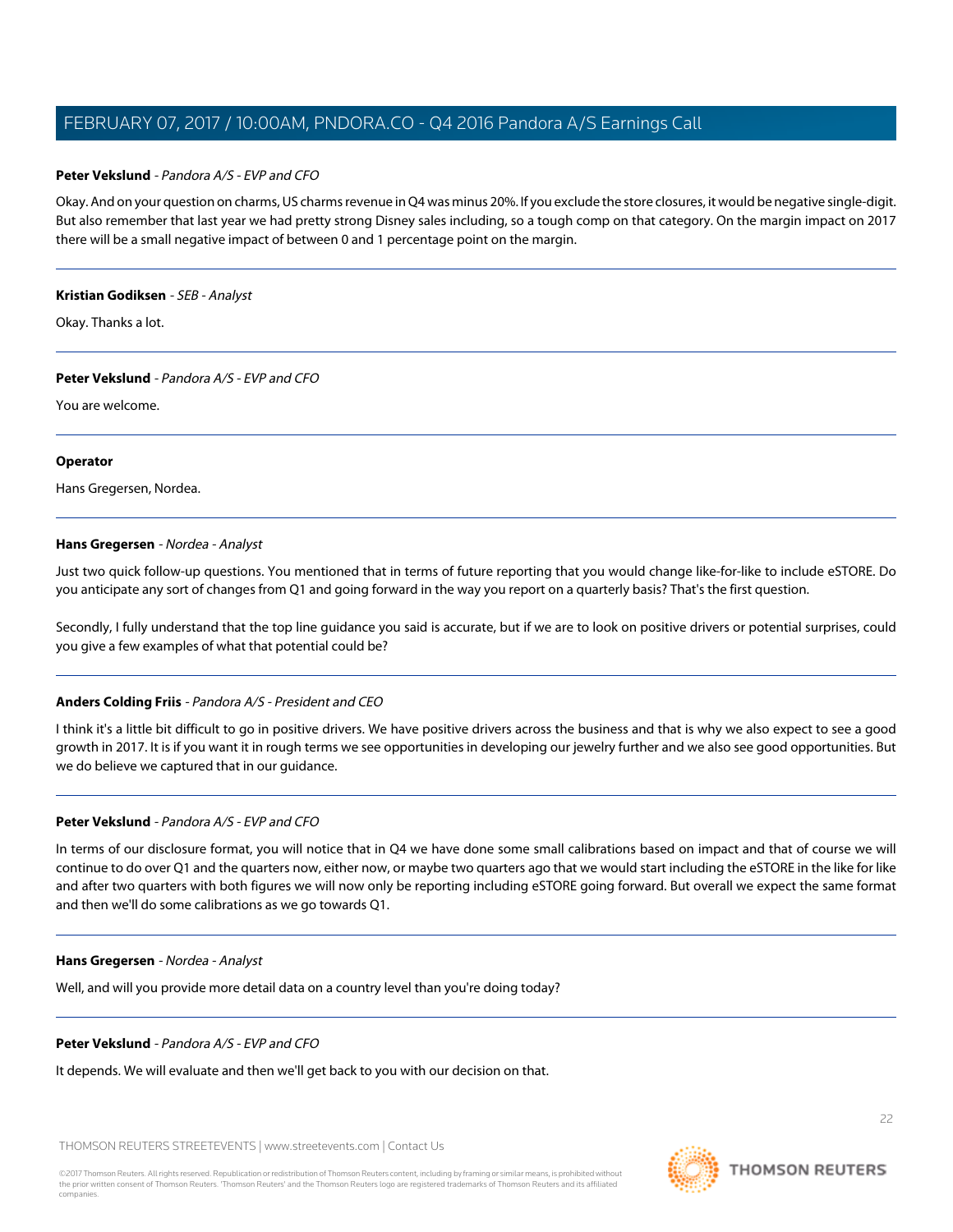## **Hans Gregersen** - Nordea - Analyst

Thank you.

### **Operator**

Chiara Battistini, J.P. Morgan.

### **Chiara Battistini** - J.P. Morgan - Analyst

Sorry, just to clarify on this point on the disclosure, the only change that you're planning for at the moment is the -- is to include the online in the like-for-like or are you also planning to report like-for-likes in a different fashion please?

### **Peter Vekslund** - Pandora A/S - EVP and CFO

As I said the change on the eSTORE was something we announced two quarters ago. And for the sake of transparency we have disclosed both numbers on our two quarters. And other changes we will evaluate towards Q1 and could be we'll do some calibrations. We believe we already now provide a ton of detail in our reporting, so we are trying and will strive to find the balance between providing more details and then giving investors a great overview of the PANDORA business model.

### **Chiara Battistini** - J.P. Morgan - Analyst

Or maybe details to show in a different way maybe and replacing some of the current disclosure with some other --?

# **Peter Vekslund** - Pandora A/S - EVP and CFO

Well, (technical difficulty) -- meet in connection with the roadshow.

#### **Chiara Battistini** - J.P. Morgan - Analyst

Okay. Thank you.

#### **Anders Colding Friis** - Pandora A/S - President and CEO

Thank you.

#### **Operator**

We have no further questions via the telephone at this time.

#### **Anders Colding Friis** - Pandora A/S - President and CEO

Thank you very much for participating. Very happy to -- for having you here on our first -- fourth quarter announcement and our full year of 2016. Have a great day.